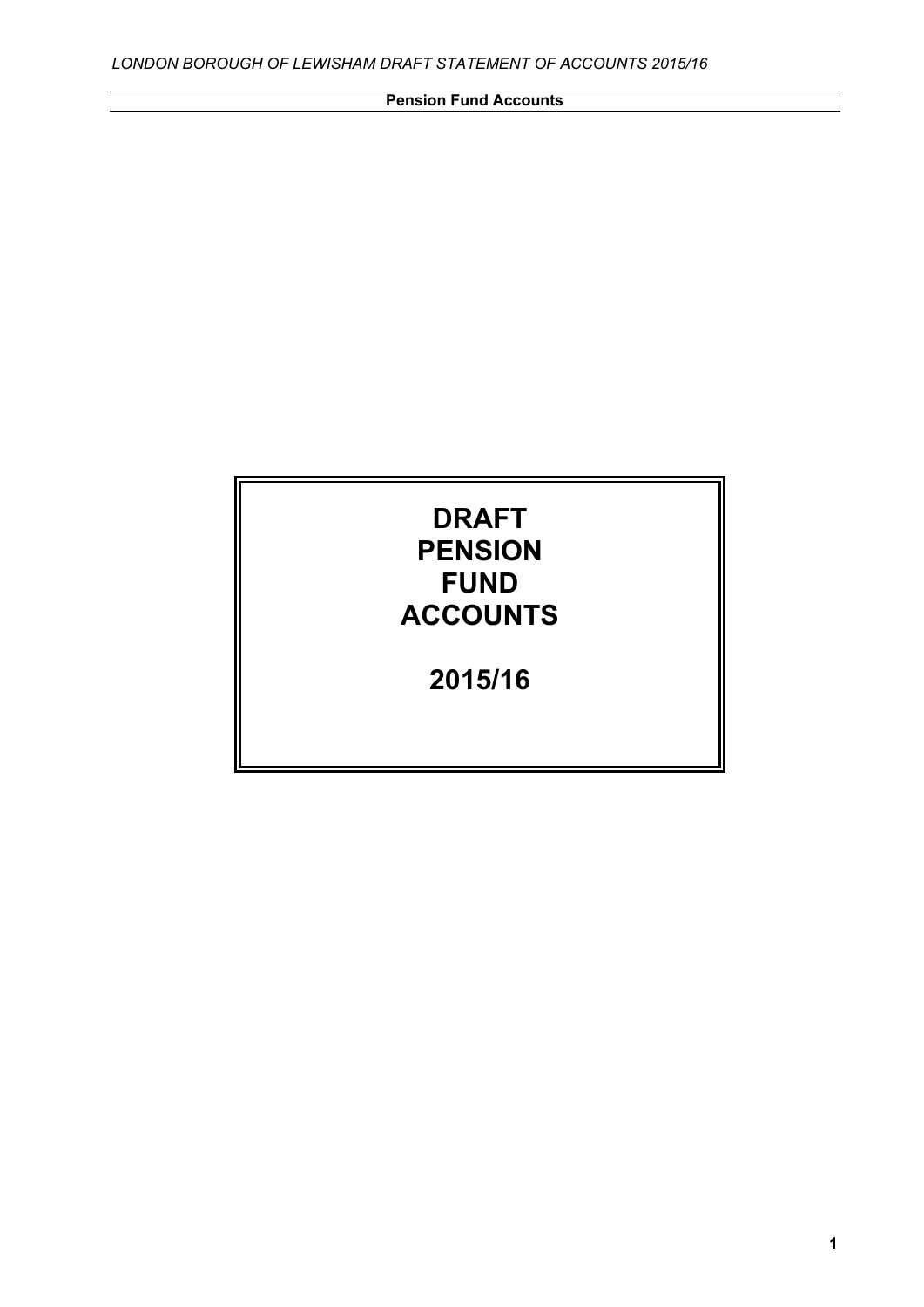**INSERT AUDIT LETTER**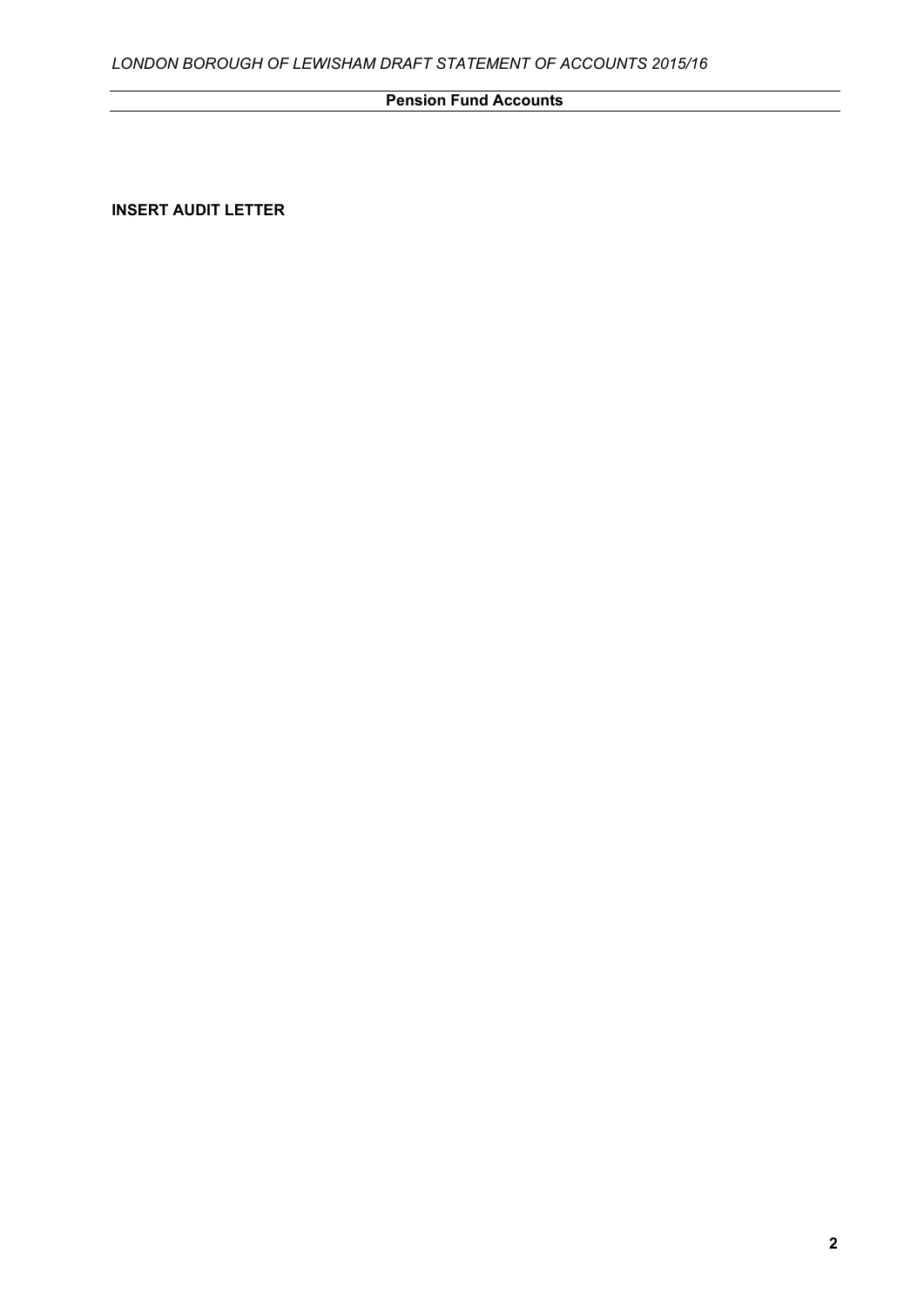### **FOREWORD**

### **PENSION FUND ACCOUNTS**

This Pension Fund Statement of Accounts details the financial position and performance of the Lewisham Pension Fund for the year 2015/16.

The Pension Fund's value fell over the year by approximately £800k, mainly due to a decrease in the value of equities during the year.

# **INTRODUCTION**

The London Borough of Lewisham Pension Fund ('the Fund') is part of the Local Government Pension Scheme. The Fund is a contributory defined benefit pension scheme administered by the London Borough of Lewisham to provide benefits to London Borough of Lewisham employees and former employees and admitted and scheduled bodies. These benefits include retirement allowances and pensions payable to former employees and their dependants, lump sum death gratuities and special shortterm pensions. The Fund is financed by income from investments and contributions from employees, the Council and other admitted and scheduled bodies.

# **ORGANISATION**

The fund is governed by the Public Service Pensions Act 2013. The fund is administered in accordance with the following secondary legislation:

- The Local Government Pension Scheme Regulations 2013 (as amended);
- The Local Government Pension Scheme (Transition Provisions, Savings and Amendment) Regulations 2014 (as amended); and
- The Local Government Pension Scheme (Management and Investment of Funds) Regulations 2009.

Formal responsibility for investment management of the Pension Fund is delegated to the Council's Pensions Investment Committee (PIC), which appoints and monitors external investment managers. Each investment manager has an individual performance target and benchmark tailored to balance the risk and return appropriate to the element of the Fund they manage. The investment managers also have to consider the PIC's views on socially responsible investments. Details of the Socially Responsible Investment policy are contained in the Statement of Investment Principles (see web address below).

The Pension Fund administration is managed by a small in-house team, which is also responsible for other areas of work such as redundancy payments, gratuities and teachers compensation.

A statement of the Fund's corporate governance, funding strategy and investment principles can be found on the authority's website, at the following address:

<http://www.lewishampensions.org/>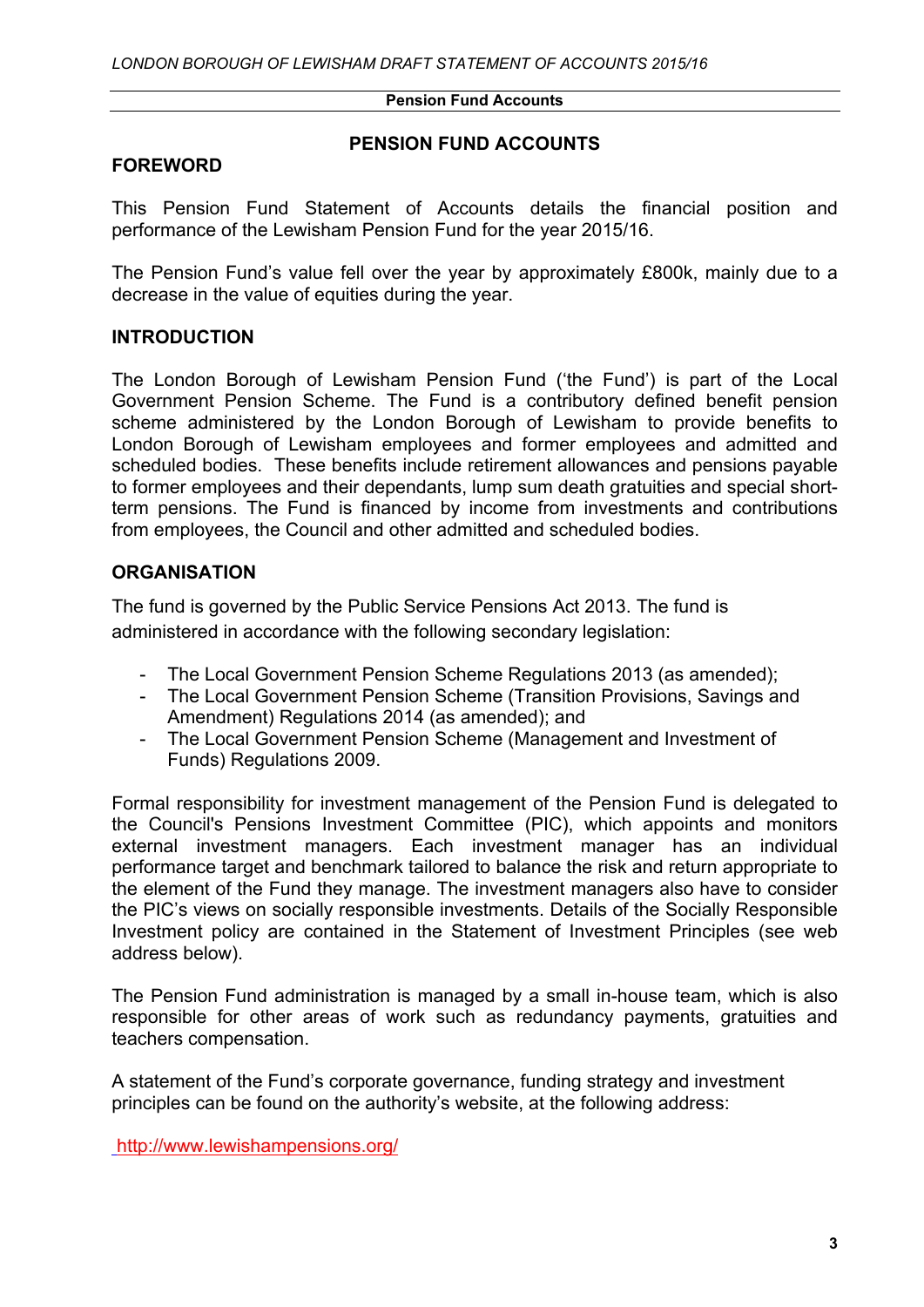### **ACCOUNTING POLICIES**

The Pension Fund accounts have been prepared in accordance with the Code of Practice on Local Authority Accounting in the United Kingdom 2015/16 which is based upon International Financial Reporting Standards (IFRS), as amended for the UK public sector.

The accounts summarise the transactions of the Fund and report on the net assets available to pay pension benefits. The accounts do not take account of the obligations to pay pensions and benefits which fall due after the end of the financial year. In respect of future obligations, the actuarial present value of promised retirement benefits, valued on an International Accounting Standard (IAS) 19 basis.

The Local Government Pension Scheme (Administration) Regulations 2008 requires administering authorities in England and Wales to prepare a Pension Fund Annual Report which must include the Fund Account and a Net Assets Statement with supporting notes prepared in accordance with proper practices. The Regulations summarise the Pension Code and the minimum disclosure requirements.

The date for publishing the Pension Fund Annual Report is on or before 1 December following the end of the financial year. The Council will be taking its Annual Report to its Pensions Investment Committee in November to comply with this deadline.

A summary of the significant accounting policies and the basis of preparation of the accounts are shown below:

- **(a)** Basis of Preparation The accounts have been prepared on an accruals basis (i.e. income and expenditure attributable to the financial year have been included) even where payment has not actually been made or received, except Transfer Values which are prepared on a cash basis. The financial statements do not take account of liabilities to pay pensions and other benefits due after the period end; these are reported upon separately in the Actuary's report and reflected in the Council's income and expenditure account. The accounts are prepared on a going concern basis for accounting purposes.
- **(b)** Investments Investments in the Net Assets Statement are shown at market value based on bid prices, as required by the 2015/16 Local Authority Code of Practice and the IAS 26 Retirement Benefit Plans. The market value of equity investments is based on the official closing data, in the main, with last trade data being used in a small number of countries. Unitised equities are quoted based on last trade or official closing price. Northern Trust, the Fund's custodian, sets out its pricing policies in a document entitled "Asset pricing guidelines" which details its pricing process and sets out preferred pricing sources and price types.
- **(c)** The change in market value of investments during the year comprises all increases and decreases in market value of investments held at any time during the year, including profits and losses realised on the sale of investments during the year.
- **(d)** Income Dividend income earned from equity and bonds (excluding Private Equity) is reinvested by Investment Managers and not repaid directly to the fund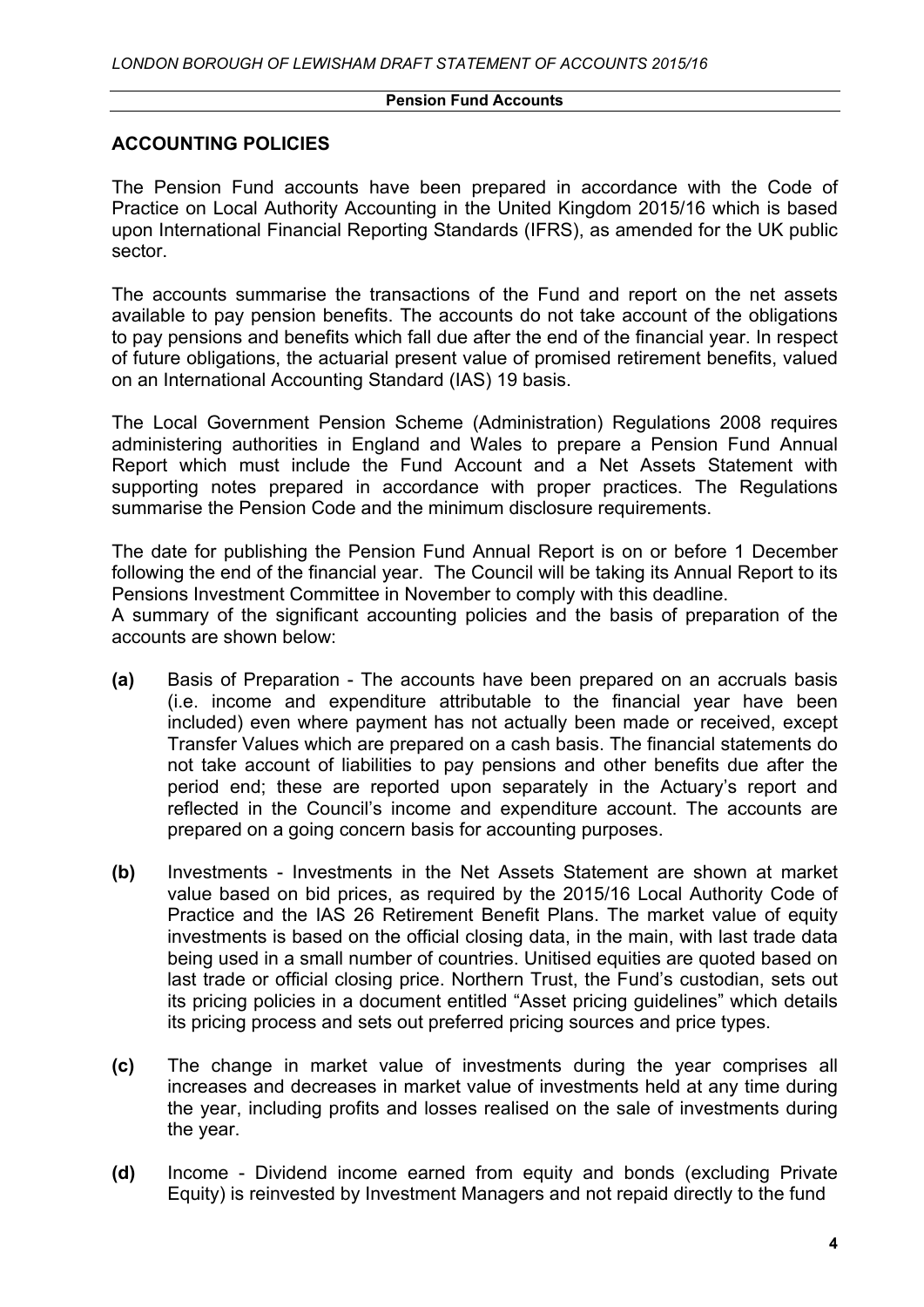as cash. Interest income is recognised in the Fund as it accrues. Any amount not received by the end of the accounting period will be disclosed in the note on Debtors and Creditors.

- **(e)** Private equity investments are valued in accordance with United States generally accepted accounting principles, including FAS 157, which is consistent with the International Private Equity and Venture Capital Valuation Guidelines. These guidelines set out that all investments are carried at fair value and they recommend methodologies for measurement. Due to timing differences in the valuation of this investment, the value carried in the accounts as at 31st March 2016 is the actual fair value using the latest available valuation on or after 31<sup>st</sup> December 2015, plus an estimated valuation for the period up to 31<sup>st</sup> March 2016.
- **(f)** Property The Fund does not have any direct investments in property, but does use a property Fund of Funds manager, Schroders, to invest in pooled property funds. The Schroders funds are all currently valued at least quarterly. The majority of property assets to which the fund has exposure are located in the UK. They are valued in accordance with the Royal Institution of Chartered Surveyors' Valuation Standards on the basis of their open market value (OMV).

The only non-UK fund is the Continental European Fund 1. The net asset value is derived from the net asset value of the underlying funds. Like the UK, the values of the underlying assets are assessed by professionally qualified valuers. Valuation practices will differ between countries according to local Generally Accepted Accounting Practices. The frequency of independent valuations varies. All the funds are independently valued on a rolling basis at least annually.

- **(g)** Financing The fair value of the M&G financial instruments is based on their quoted market prices at the statement of financial position date without any deduction for estimated future selling costs. Due to timing differences in the valuation of this investment, the value carried in the accounts as at 31st March 2016 is the actual fair value using the latest available valuation on or after  $31<sup>st</sup>$ December 2015, plus an estimated valuation for the period up to 31<sup>st</sup> March 2016.
- **(h)** Contributions These represent the total amounts received from the employers and employees within the scheme. From 1<sup>st</sup> April 2015 the employee contribution bands (revised annually in line with inflation) are as follows:

| Full time pay for the post | <b>Contribution rate 15/16</b> |
|----------------------------|--------------------------------|
| Up to £13,600              | 5.5%                           |
| £13,601 to £21,200         | 5.8%                           |
| £21,201 to £34,400         | 6.5%                           |
| £34,401 to £43,500         | 6.8%                           |
| £43,501 to £60,700         | 8.5%                           |
| £60,701 to £86,000         | 9.9%                           |
| £86,001 to £101,200        | 10.5%                          |
| £101,201 to £151,800       | 11.4%                          |
| More than £151,801         | 12.5%                          |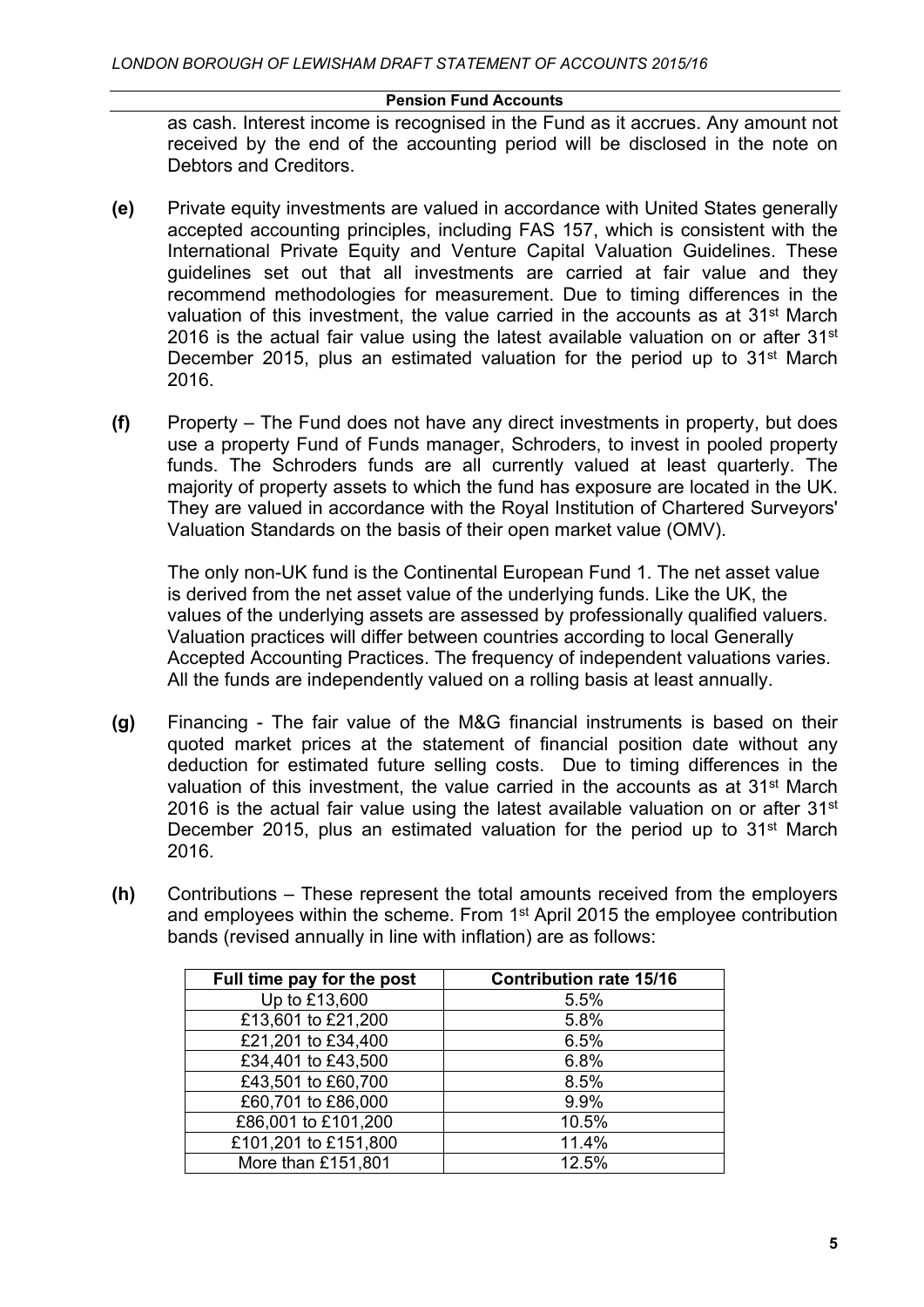The employer's contribution is reviewed every three years and is determined by the fund's Actuary as the rate necessary to ensure that the Fund is able to meet its long-term liabilities. This is assessed at each triennial actuarial revaluation. The employer's contribution rate for 2015/16 is 22.0% and for 2016/17 it will be 22.5%.

- **(i)** Benefits Benefits payable are made up of pension payments and lump sums payable to members of the Fund upon retirement and death. These have been brought into the accounts on the basis of all valid claims approved during the year.
- **(j)** Transfer Values Transfer values are those sums paid to, or received from, other pension schemes relating to periods of previous pensionable employment. Transfer values are calculated in accordance with the Local Government Pension Scheme Regulations and have been brought into the accounts on a cash basis.
- **(k)** Taxation The fund is a registered public service scheme under section (1) of Schedule 36 of the Finance Act 2004 and as such is exempt from UK income tax on interest received and from capital gains tax on the proceeds of investments sold. Income from overseas investments suffers withholding tax in the country of origin, unless exemption is permitted. Irrecoverable tax is accounted for as an expense as it arises.
- **(l)** VAT By virtue of Lewisham Council being the administrating authority, VAT input tax is recoverable on fund activities. Any irrecoverable VAT is accounted for as an expense.
- **(m)** Actuarial The adequacy of the Fund's investments and contributions in relation to its overall and future obligations is reviewed every three years by an Actuary appointed by the Council. The Council's Actuary, Hymans Robertson, assesses the Fund's assets and liabilities in accordance with Regulation 77 of the Local Government Scheme Regulations 1997. The contribution rate required for benefits accruing in future is assessed by considering the benefits which accrue over the course of the three years to the next valuation.

The most recent actuarial valuation carried out under Regulation 36 of the LGPS (Administration) Regulations 2008 was as at 31 March 2013.

Some of the triennial valuation financial assumptions made, with comparison to the previous valuation, are presented in the table below:

| <b>Financial assumption</b>            | <b>March 2013</b> | <b>March 2010</b> |
|----------------------------------------|-------------------|-------------------|
|                                        | %                 | %                 |
| Discount Rate                          | 4.6               | 6.1               |
| <b>Price Inflation</b>                 | 3.3               | 3.3               |
| Pay Increases                          | 4.3               | $5.3*$            |
| Pension Increase:                      |                   |                   |
| Pension in excess of GMP               | 2.5               | 3.3               |
| Post - 88 GMP                          | 2.5               | 2.8               |
| Pre - 88 GMP                           | 0.0               | 0.0               |
| <b>Revaluation of Deferred Pension</b> | 2.5               | 3.3               |
| <b>Expenses</b>                        | 0.7               |                   |

\* The assumption for 2010 was actually 1% p.a for 2010/11 and 2011/12 and 5.3% thereafter.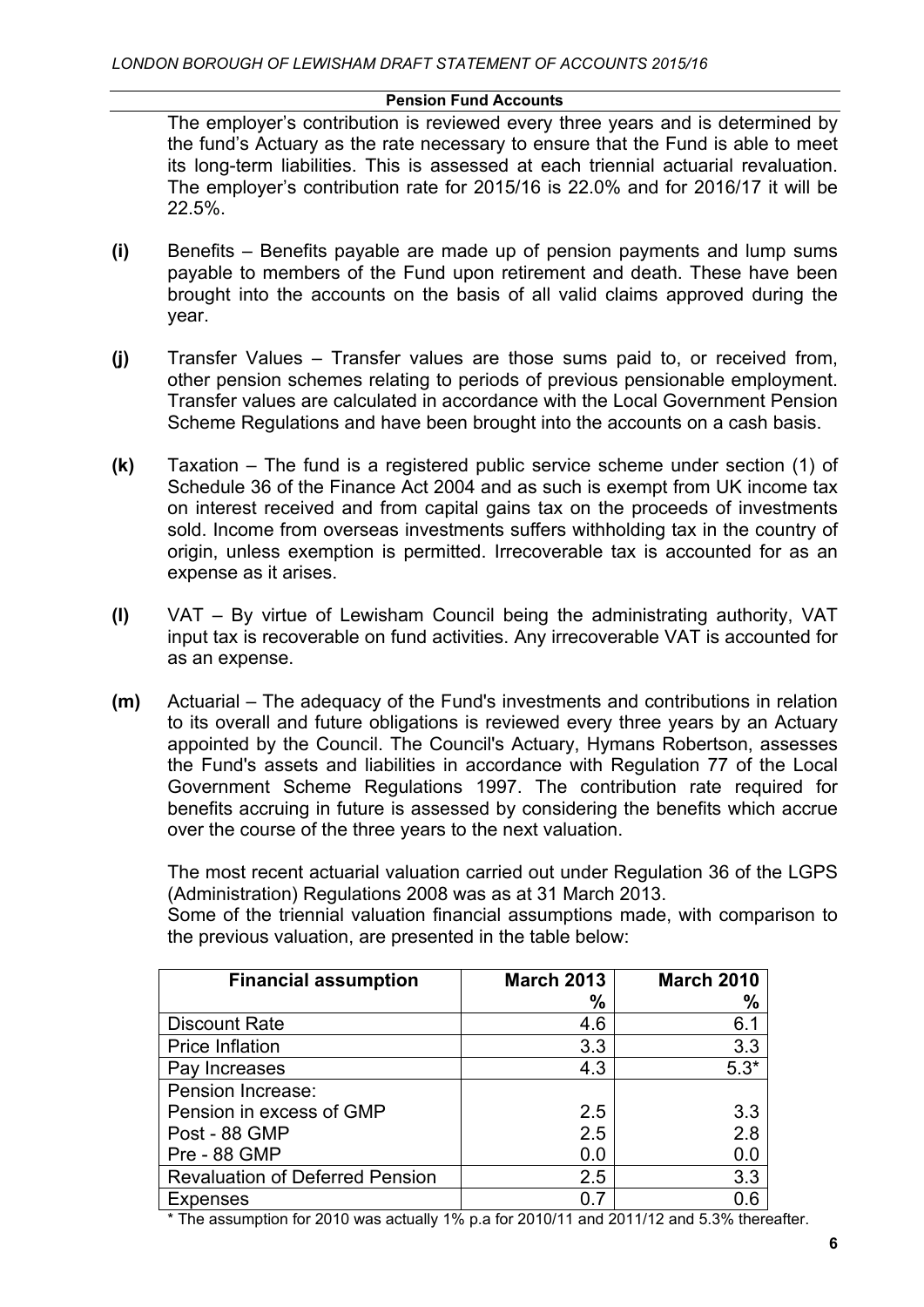With effect from the 1 April 2015, the actuarial review carried out for 31 March 2013 resulted in an increase to the Council's contribution rate of 0.5% (i.e. to 22%) for 2015/16. This will be followed by annual increases of 0.5% for 2016/17. The next actuarial valuation of the Fund is underway and will be carried out as at 31 March 2016, with new employer contribution rates taking effect from 1 April 2017 for the 2017/18 financial year.

The triennial valuation on the 31st March 2013 revealed that the Fund's assets, which at 31 March 2013 were valued at £868 million, were sufficient to meet 71.4% (75.4% in 2010) of the current liabilities valued at £1,216 million (£949 million in 2010) accrued up to that date. The resulting deficit as at the 2013 valuation was £348million (£234 million in 2010).

### **Actuarial Present Value of Promised Retirement Benefits**

- **(n)** The Actuary has calculated the actuarial present value of future retirement benefits (on an IAS 26 basis) to be £1,570 million as at 31st March 2016 (£1,683 million as at 31st March 2015).
- **(o)** Investment Management and Administration paragraph 42 of the Local Government Pension Scheme (Administration) Regulations 2008, permit the Council to charge the scheme's administration costs to the Fund. A proportion of relevant Council officers' salaries, including related on-costs, have been charged to the Fund on the basis of actual time spent on scheme administration and investment-related business. The fees of the Fund's general investment managers are charged on a quarterly basis and are generally calculated as a set percentage of the market value funds under management as at the end of those quarters. The Council's administrative costs are shown in the Fund Account as part of expenditure.
- **(p)** Foreign currency transactions are made using the WM/Reuters exchange rate in the following circumstances:
	- Purchase and sales: the foreign exchange rate applicable on the day prior to the trade date is used.
	- Stock holdings: all holdings valuations are made using the WM/Reuters close of previous business day.
	- Dividend receipts: the rate applicable on the day prior to the date the dividend received is used.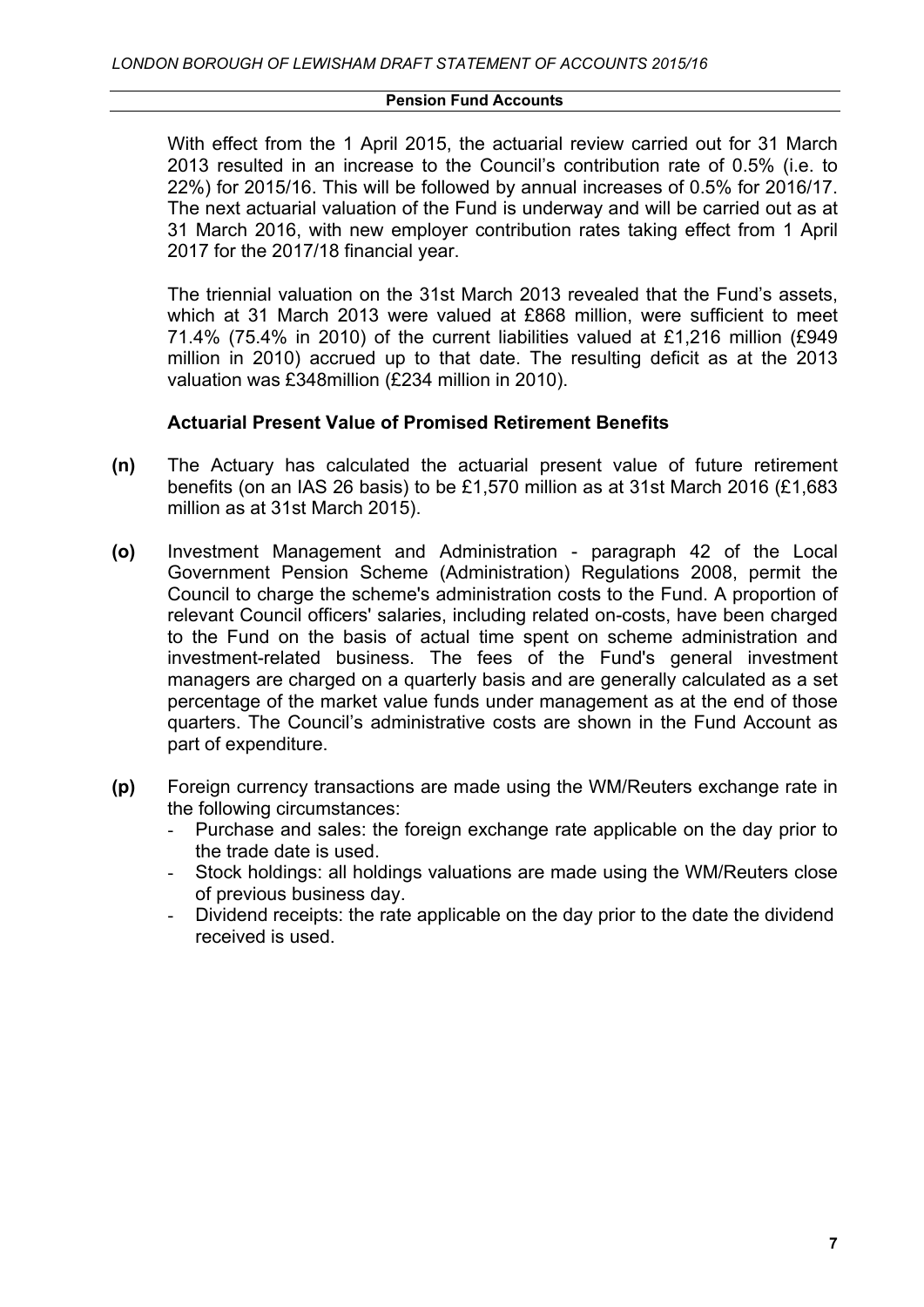| <b>Fund Manager</b>                 | <b>Assets</b>                         | <b>Assets</b><br><b>Value</b><br>2015/16<br>£'000 | <b>Assets</b><br><b>Value</b><br>2014/15<br>£'000 | <b>Proportion of</b><br>Fund 2014/15<br>$(\% )$ |
|-------------------------------------|---------------------------------------|---------------------------------------------------|---------------------------------------------------|-------------------------------------------------|
| <b>Schroders</b><br><b>Property</b> | Property                              | 97,527                                            | 88,262                                            | 9.4                                             |
| <b>HarbourVest</b>                  | <b>Private Equity</b>                 | 41,247                                            | 44,167                                            | 4.0                                             |
| <b>UBS</b>                          | Passive Equity<br>and Bonds           | 430,848                                           | 433,052                                           | 41.4                                            |
| <b>Blackrock</b>                    | Passive Equity<br>and Bonds           | 432,402                                           | 433,790                                           | 41.5                                            |
| <b>Investec</b>                     | Commodities                           | $\overline{0}$                                    | 31,784                                            | 0.0                                             |
| M&G                                 | Credit                                | 14,869                                            | 14,447                                            | 1.4                                             |
| <b>Securities</b><br>Lending        | <b>Securities</b><br>Lending          | 109                                               | 100                                               |                                                 |
| <b>Unallocated</b><br><b>Funds</b>  | Cash                                  | 24,358                                            | 198                                               | 2.3                                             |
| Lewisham                            | Cash and Net<br><b>Current Assets</b> | 394                                               | (3, 242)                                          |                                                 |
| <b>Total Fund</b>                   |                                       | 1,041,754                                         | 1,042,558                                         | 100.0                                           |

### **Pension Fund Accounts (q) 2015/16 Financial Year Summary of the Fund's Market Value**

- **(r)** Commitments Where capital committed to investments is not fully drawn down at the end of the financial year the outstanding commitment is not included in the net asset statement but is referred to in the notes to the accounts. Please see note 13.
- **(s)** Financial Instruments –

(i) Financial Liabilities are recognised on the Net Asset Statement when the Fund becomes a party to the contractual provisions of a financial instrument and are initially measured at fair value and are carried at their amortised cost.

(ii) Financial Assets are recognised on the Net Asset Statement when the Fund becomes a party to the contractual provisions of a financial instrument. Financial Assets are classified into two types:

- Loans and receivables assets that have fixed or determinable payments but are not quoted in an active market; and
- Fair value through profit or loss assets that are held for trading.
- **(t)** Critical Judgements in Applying Accounting Policies and Assumptions made about the Future and other Major Sources of Estimation Uncertainty – The statement of accounts contain critical judgements in applying accounting policies and estimated figures based on assumptions made by the authority about the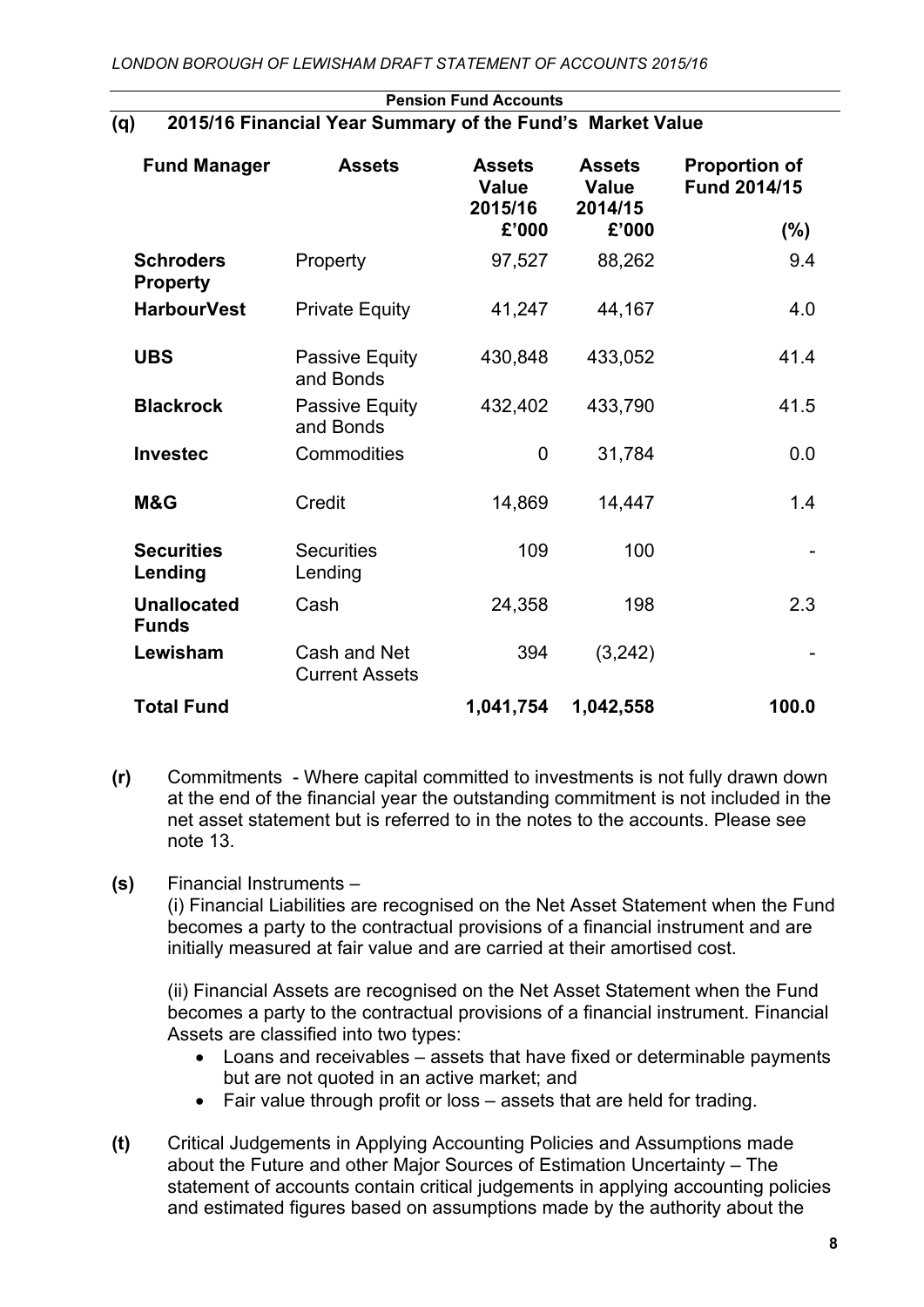future or that are otherwise uncertain. There are two areas in the accounts where critical judgements are applied which are materially significant to the accounts:

- Actuarial present value of promised retirement benefits the figure of net liability to pay pensions is based on a significant number of assumptions including the discount rate, mortality rates and expected returns on fund assets. The Pension Fund's qualified actuary calculates this figure to ensure the risk of misstatement is minimised.
- Private Equity and M&G valuations the value of the Fund's private equity holdings is calculated by the General Partners of the fund on the basis of their Valuation Policy, which follows best practice in the industry. However this is based upon a 31 December audited accounts valuation adjusted for distributions and capital calls up to 31 March.

# **(u)** Additional Voluntary Contributions ("AVCs")

Members of the Fund are able to make AVCs in addition to their normal contributions. The related assets are invested separately from the main fund, and In accordance with the Local Government Pension Scheme (Management and Investment of Funds) Regulations 2009, are not accounted for within the financial statements. If on retirement members opt to enhance their Scheme benefits using their AVC funds, the amounts returned to the Scheme by the AVC providers are disclosed within transfers-in. Further details about the AVC arrangements are disclosed in note 15 to the financial statements.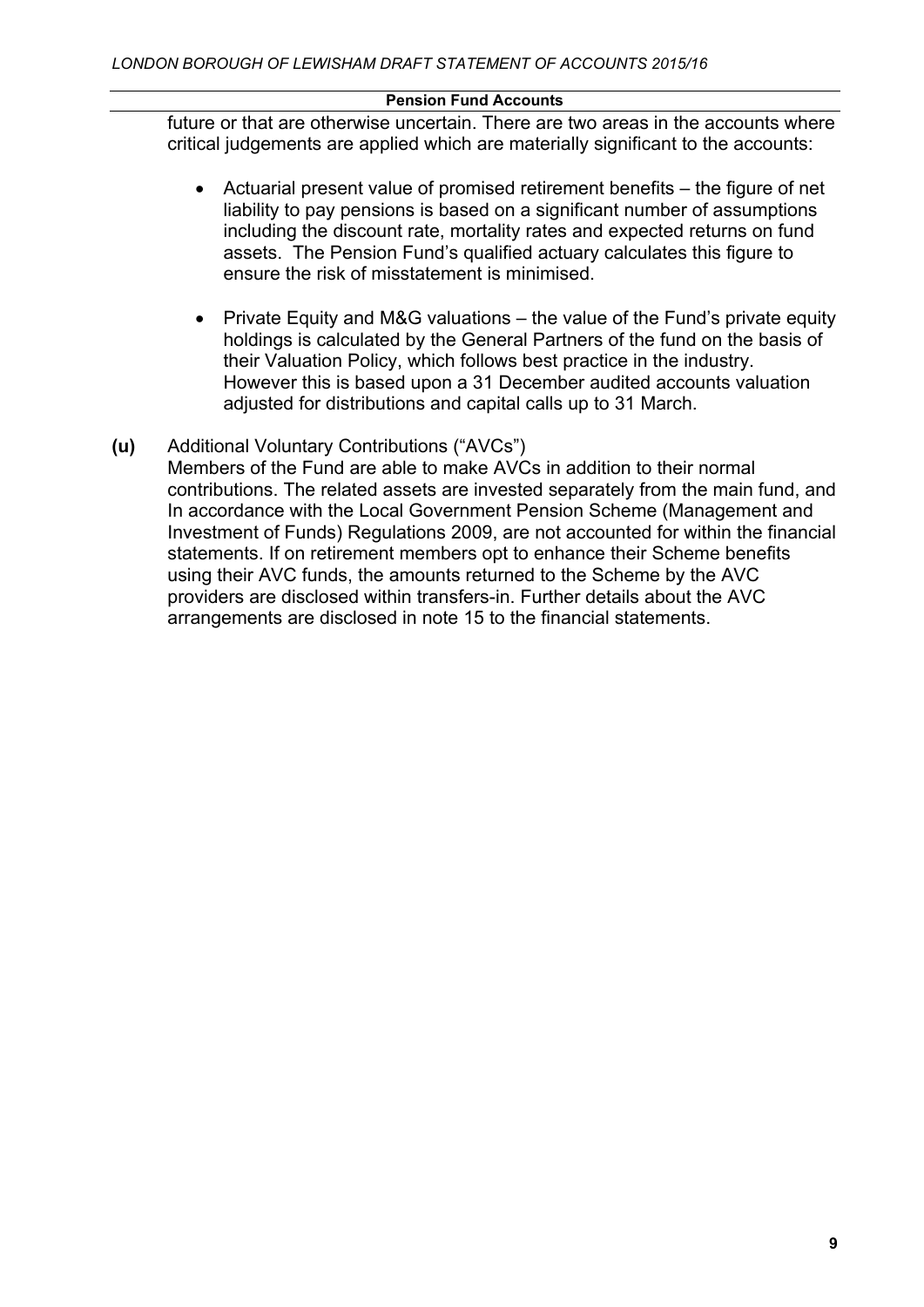# **FUND ACCOUNT FOR THE YEAR**

The fund account shows the surplus or deficit on the fund for the year.

| FUND ACCOUNT FOR THE YEAR ENDED<br><b>31st MARCH 2016</b>                                                                      | 2015/16<br>£'000s | 2014/15<br>£'000s | <b>Note</b>    |
|--------------------------------------------------------------------------------------------------------------------------------|-------------------|-------------------|----------------|
| DEALINGS WITH MEMBERS, EMPLOYERS<br><b>AND OTHERS</b><br>DIRECTLY INVOLVED WITH THE SCHEME<br><b>Contributions Receivable:</b> |                   |                   |                |
| - from Employer                                                                                                                | 31,019            | 30,471            | $\mathbf{1}$   |
| - from Employees                                                                                                               | 9,272             | 9,774             | $\mathbf 1$    |
| - Reimbursement for Early Retirement                                                                                           | 1,898             | 1,604             |                |
| <b>Transfer Values In</b>                                                                                                      | 1,409             | 1,572             |                |
| Other Income                                                                                                                   | 221               | 3                 |                |
| <b>Sub-Total: Income</b>                                                                                                       | 43,819            | 43,424            |                |
| Benefits Payable:                                                                                                              |                   |                   |                |
| - Pensions                                                                                                                     | 37,629            | 35,476            | $\overline{2}$ |
| - Lump Sums: Retirement allowances                                                                                             | 8,087             | 8,478             |                |
| - Lump Sums: Death grants<br>Payments to and on account of leavers:                                                            | 1,048             | 528               |                |
| - Refunds of Contributions                                                                                                     | 81                | 52                |                |
| - Transfer Values Out                                                                                                          | 2,709             | 3,190             |                |
| Administrative and other expenses borne by<br>the scheme                                                                       | 928               | 941               | 3              |
| <b>Sub-Total: Expenses</b>                                                                                                     | 50,581            | 48,665            |                |
| <b>Total Net additions (withdrawals) from</b><br><b>Dealings with Scheme Members</b>                                           | (6, 762)          | (5, 241)          |                |
|                                                                                                                                |                   |                   |                |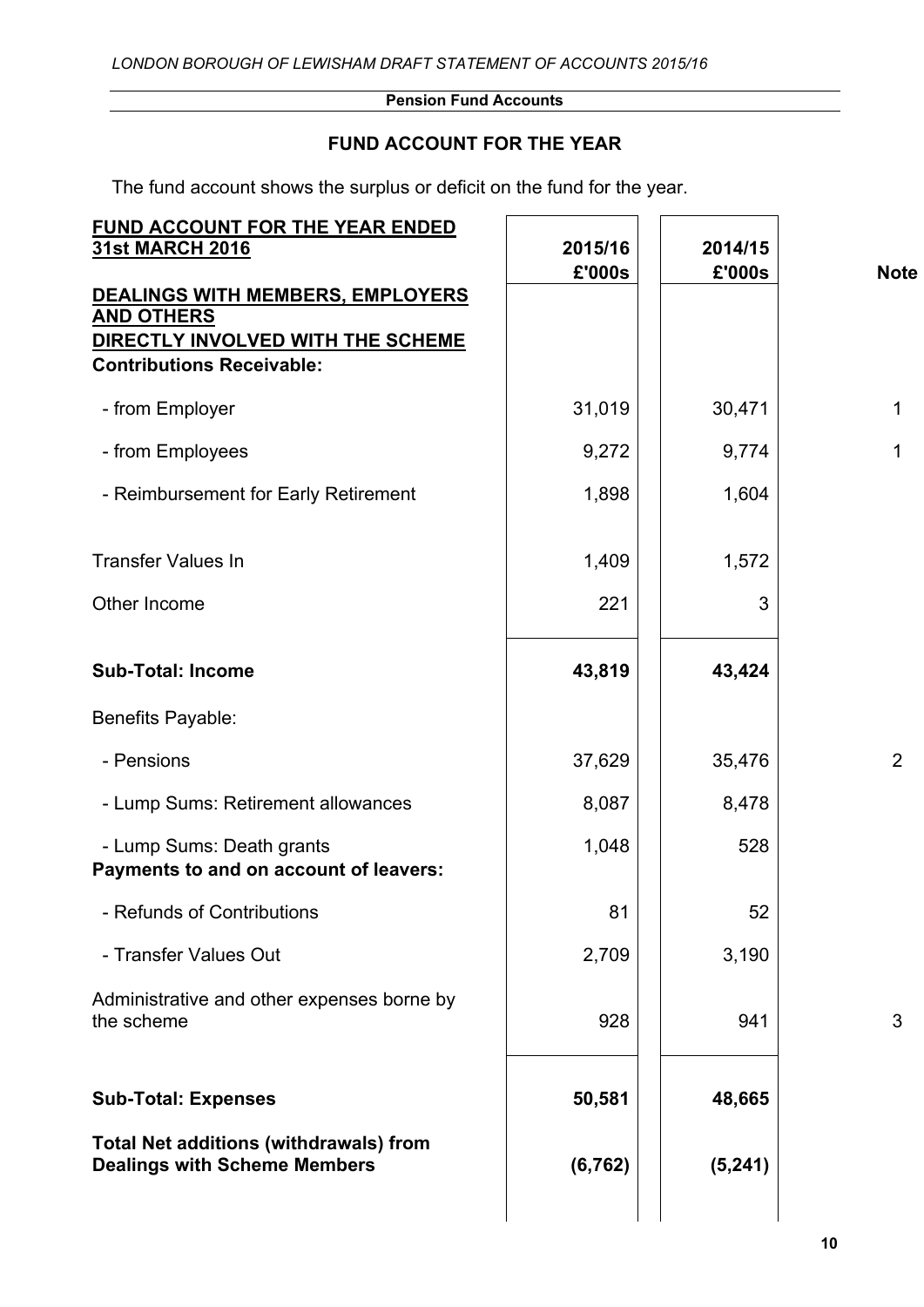| <b>Pension Fund Accounts</b>                                         |           |           |                |
|----------------------------------------------------------------------|-----------|-----------|----------------|
| <b>RETURNS ON INVESTMENTS</b>                                        |           |           |                |
| Investment Income                                                    | 6,436     | 6,978     | $\overline{4}$ |
| Change in market value of investments<br>(Realised and Unrealised)   | 1,013     | 137,859   | 5a             |
| <b>Investment Expenses:</b>                                          |           |           |                |
| - Investment Management Fees                                         | (1, 383)  | (1, 443)  | 6              |
| - Tax on Dividends                                                   | (207)     | (389)     |                |
| <b>Total Net Returns on Investments</b>                              | 5,958     | 143,005   |                |
| NET INCREASE / (DECREASE) IN THE<br><b>FUND DURING</b><br>THE PERIOD | (804)     | 137,764   |                |
| OPENING NET ASSETS OF THE SCHEME                                     | 1,042,558 | 904,794   |                |
| <b>CLOSING NET ASSETS OF THE SCHEME</b>                              | 1,041,754 | 1,042,558 |                |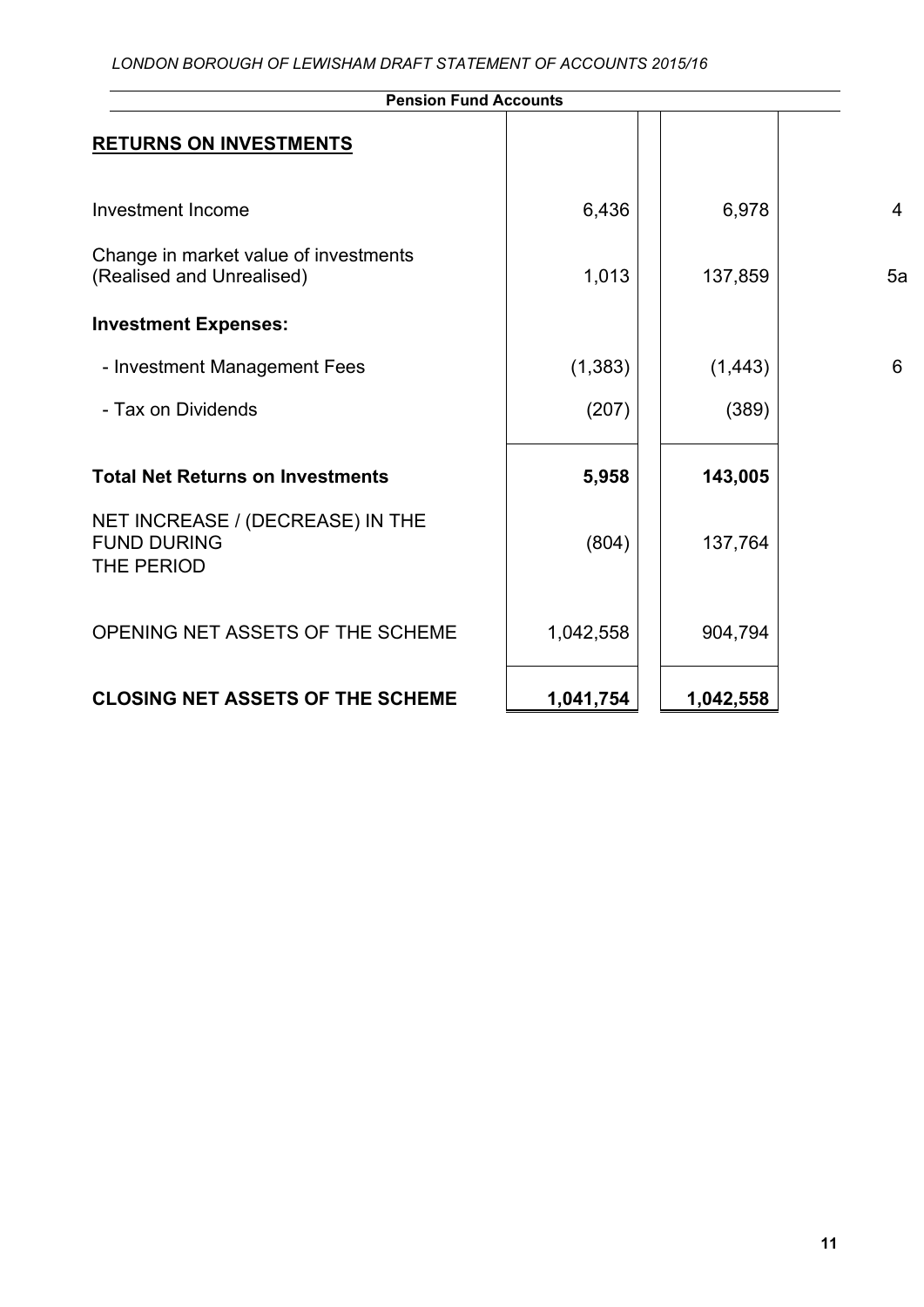# **NET ASSETS STATEMENT**

The Net Assets Statement shows the market value of the investments and other assets held by the Pension Fund as at 31 March 2016.

| <u>NET ASSETS STATEMENT AT 31 MARCH 2015</u>                | 2015/16     | 2014/15  |                            |
|-------------------------------------------------------------|-------------|----------|----------------------------|
|                                                             | £000s       | £000s    | <b>Not</b><br>$\mathbf{e}$ |
| <b>EQUITIES</b>                                             |             |          |                            |
| Equities: UK                                                | 8,734       | 8,777    | 5                          |
| Equities: Global                                            | 11,949      | 11,228   | 5                          |
|                                                             | 20,683      | 20,005   |                            |
| <b>MANAGED FUNDS</b>                                        |             |          |                            |
| Property                                                    | 96,286      | 82,286   | 5                          |
| Equity                                                      | 656,078     | 662,071  | 5                          |
| <b>Fixed Interest</b>                                       | 161,327     | 159,838  | 5                          |
| <b>Index Linked</b>                                         | 32,876      | 32,410   | 5                          |
| <b>Other Assets</b>                                         | 33,077      | 65,028   | 5                          |
|                                                             |             | 1,001,63 |                            |
|                                                             | 979,621     | 3        |                            |
| <b>CASH HELD WITH CUSTODIAN</b>                             | 40,667      | 23,775   | 10                         |
| <b>DERIVATIVE CONTRACTS</b>                                 |             |          |                            |
| <b>Assets</b>                                               | $\mathbf 0$ | 0        | 8                          |
| Liabilities                                                 | $\Omega$    | 0        | 8                          |
| <b>OTHER INVESTMENT BALANCES</b>                            |             |          |                            |
| <b>Debtors: Investment Transactions</b>                     | 389         | 387      | 9                          |
| <b>Creditors: Investment Transactions</b>                   | (0)         | (0)      | 9                          |
|                                                             | 1,041,36    | 1,045,80 |                            |
| <b>TOTAL INVESTMENTS</b>                                    | 0           | 0        |                            |
|                                                             |             |          |                            |
| <b>NET CURRENT ASSETS AND LIABILITIES</b><br><b>Debtors</b> | 974         |          | 9                          |
|                                                             |             | 1,226    |                            |
| <b>Creditors</b>                                            | (853)       | (4,740)  | 9                          |
| Cash in Hand                                                | 273         | 272      | 10                         |
|                                                             | 1,041,75    | 1,042,55 |                            |
| <b>TOTAL NET ASSETS</b>                                     |             | 8        |                            |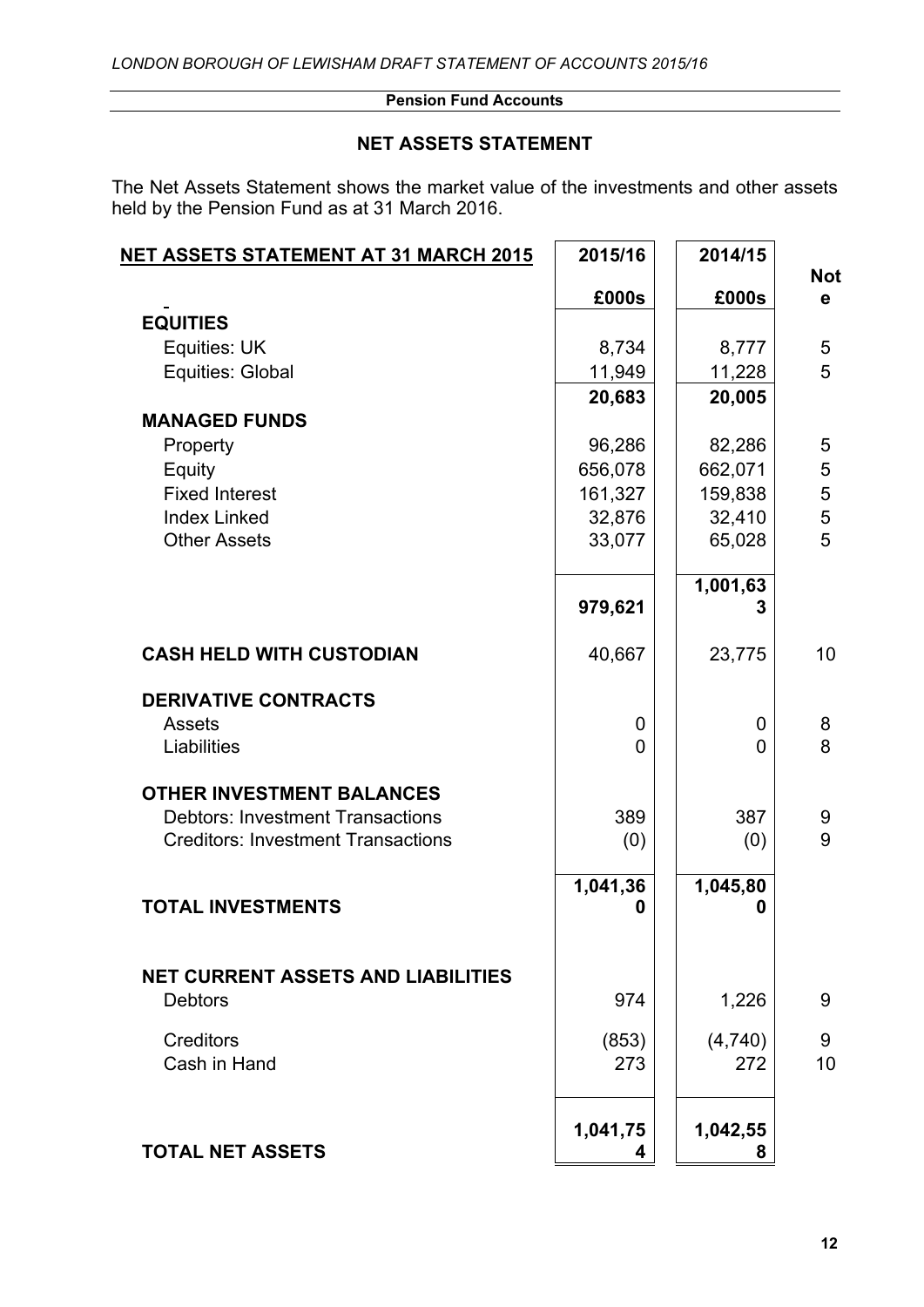The financial statements of the fund do not take account of the liability to pay pensions or benefits after 31<sup>st</sup> March 2016. This liability is included within the Authority's balance sheet.

# **NOTES TO THE PENSION FUND ACCOUNTS**

# **1. CONTRIBUTIONS RECEIVABLE**

| <b>Employer Contributions</b>       | 2015/16<br>£000s | 2014/15<br>£000s |
|-------------------------------------|------------------|------------------|
|                                     |                  |                  |
| Administering                       | 25,191           | 24,974           |
| Admitted                            | 638              | 809              |
| Scheduled                           | 5,190            | 4,688            |
|                                     | 31,019           | 30,471           |
|                                     |                  |                  |
| <b>Employee Contributions</b>       | 2015/16          | 2014/15          |
|                                     | £000s            | £000s            |
| Administering                       | 7,479            | 7868             |
| Admitted                            | 219              | 381              |
| Scheduled                           | 1,574            | 1,525            |
|                                     | 9,272            | 9,774            |
|                                     |                  |                  |
| <b>2. BENEFITS PAYABLE</b>          | 2015/16          | 2014/15          |
|                                     | £000s            | £000s            |
| Administering                       |                  | 22,652           |
| Admitted                            |                  | 383              |
| Scheduled                           |                  | 1,174            |
| <b>Pensions Increases</b>           | 11,442           | 11,267           |
|                                     | 37,629*          | 35,476*          |
| * includes Dependents Pensions      |                  |                  |
| <b>3. ADMINISTRATION COSTS</b>      | 2015/16          | 2014/15          |
|                                     | £000s            | £000s            |
| <b>Lewisham Administration</b>      | 586              | 614              |
| Administrative costs*               | 334              | 305              |
| <b>Other Costs</b>                  | 0                | 14               |
| <b>Bank Charges</b>                 | 8                | 8                |
|                                     | 928              | 941              |
| *includes Grant Thornton Audit fees |                  |                  |
| <b>4. INVESTMENT INCOME</b>         | 2015/16          | 2014/15          |
|                                     | £000s            | £000s            |
| Cash                                | 136              | 184              |
| Equity                              | 321              | 1,536            |
| <b>Fixed Interest</b>               | 1,009            | 0                |
| <b>Index Linked</b>                 | 254              | 277              |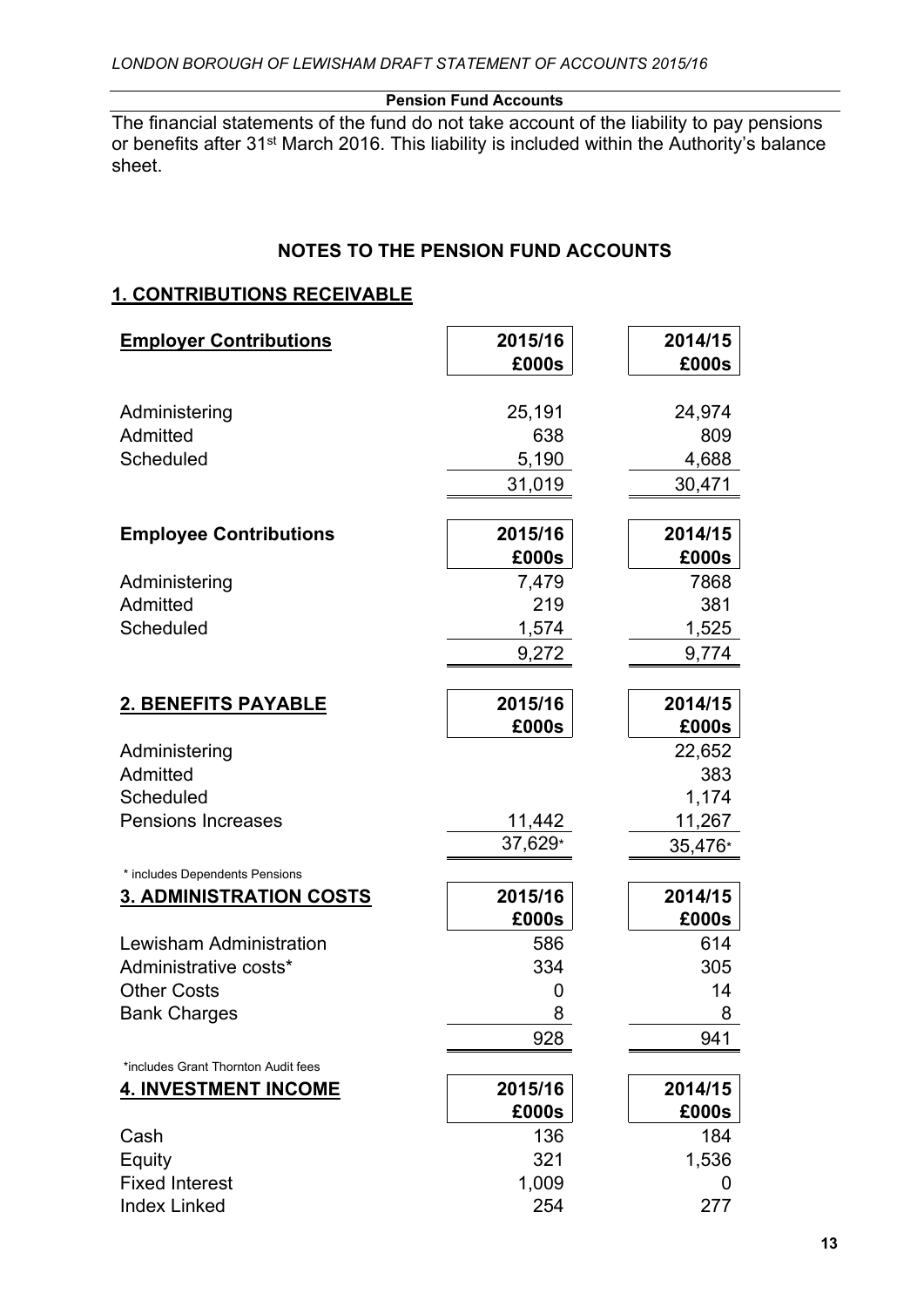| <b>Pension Fund Accounts</b>       |       |       |  |
|------------------------------------|-------|-------|--|
| <b>Managed Funds Incl Property</b> | 4,648 | 4,930 |  |
| <b>Securities Lending</b>          |       |       |  |
| Other                              | 59    | 44    |  |
|                                    | 6,436 | 6.978 |  |

# **5. INVESTMENT ANALYSIS**

Individual Investment assets with a market value exceeding 5% of the total fund value are:

| Asset                                                            | <b>Manager</b>   | 31 <sup>st</sup> March 2016 |               |
|------------------------------------------------------------------|------------------|-----------------------------|---------------|
|                                                                  |                  | Value £'000                 | $\frac{0}{0}$ |
| Aquila Life US Equity Index Fund                                 | <b>Blackrock</b> | 146,076                     | 15.1          |
| <b>UBS GBL Asset Life North America</b><br><b>Equity Tracker</b> | <b>UBS</b>       | 134,737                     | 13.9          |
| <b>UBS Global Life UK Equity Tracker</b><br>Fund                 | <b>UBS</b>       | 87,569                      | 9.0           |
| <b>Blackrock Pensions Aquila Life UK</b><br><b>Equity Index</b>  | <b>Blackrock</b> | 86,527                      | 8.9           |

Investments exceeding 5% within each class of security are as follows:

| <b>Asset</b>                                        | <b>Manager</b> | 31st March 2016       |               |  |  |
|-----------------------------------------------------|----------------|-----------------------|---------------|--|--|
|                                                     |                | <b>Value</b><br>£'000 | $\frac{0}{0}$ |  |  |
| <b>UK Equities</b>                                  |                |                       |               |  |  |
| <b>Harbourvest GE PE Shares</b>                     | Harbourvest    | 8,739                 | 100           |  |  |
| <b>Global Equities</b>                              |                |                       |               |  |  |
| <b>Commonwealth Bank of Australia</b>               | <b>UBS</b>     | 662                   | 6.5           |  |  |
| <b>Westpac BKG Corp</b>                             | <b>UBS</b>     | 511                   | 5.0           |  |  |
| <b>Property</b>                                     |                |                       |               |  |  |
| <b>Hercules Unit Property</b>                       | Schroder       | 4,844                 | 5.0           |  |  |
| Hermes Property unit                                | Schroder       | 9,178                 | 9.5           |  |  |
| <b>IPIF Feeder Unit Trust</b>                       | Schroder       | 5,122                 | 5.3           |  |  |
| legal and General property Funds                    | Schroder       | 12,543                | 13.0          |  |  |
| Real Income FD                                      | Schroder       | 8,681                 | 9.0           |  |  |
| Schroder unit TST Uk Real Estate<br><b>Sref INC</b> | Schroder       | 13,534                | 14.0          |  |  |
| <b>Standard Life Pooled Property</b><br>Fund        | Schroder       | 11,798                | 12.3          |  |  |
|                                                     |                |                       |               |  |  |
| <b>Managed Equities</b>                             |                |                       |               |  |  |
| <b>UBS ASST MGMT Lift Uk Equity</b>                 | <b>UBS</b>     | 87,569                | 13.3          |  |  |
| <b>UBS GBL Asset Life North</b><br>America          | <b>UBS</b>     | 134,737               | 20.5          |  |  |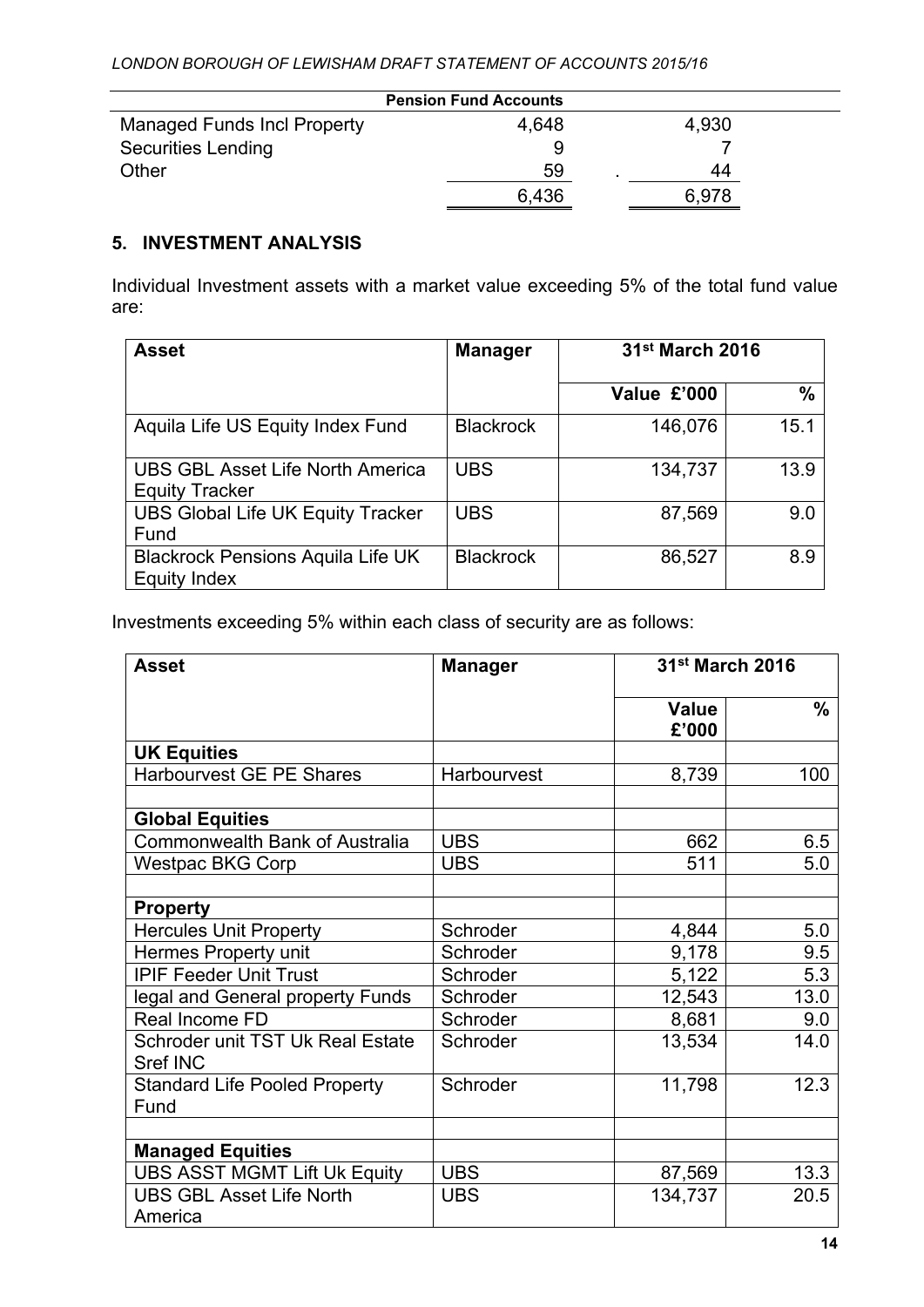L.

| <b>Pension Fund Accounts</b>      |                  |        |     |
|-----------------------------------|------------------|--------|-----|
| UBS ASST MGMT Life Euro Ex        | <b>UBS</b>       | 38,830 | 5.9 |
| Aquila Life European Equity index | <b>Blackrock</b> | 39,545 | 6.0 |

| <b>Asset</b>                                        | <b>Manager</b>   |                       |      |  | 31st March 2016 |
|-----------------------------------------------------|------------------|-----------------------|------|--|-----------------|
|                                                     |                  | <b>Value</b><br>£'000 | ℅    |  |                 |
| <b>BlackRock Pension Aquila Life UK</b>             | <b>Blackrock</b> | 86,477                | 13.2 |  |                 |
| Aquila Life Uk Equity Index Fund                    | <b>Blackrock</b> | 145,998               | 22.2 |  |                 |
|                                                     |                  |                       |      |  |                 |
| <b>Fixed Interest</b>                               |                  |                       |      |  |                 |
| <b>UBS Asst Management STG Corp</b>                 | <b>UBS</b>       | 32,404                | 19.9 |  |                 |
| <b>BlackRock AM (IE)Uk Credit</b>                   | <b>Blackrock</b> | 31,783                | 19.6 |  |                 |
| Aquila Life Over 5 Years                            | <b>Blackrock</b> | 31,842                | 19.6 |  |                 |
| <b>BlackRock Pension Aquila over 15</b><br>years UK | <b>Blackrock</b> | 33,011                | 20.3 |  |                 |
| <b>Index Linked</b>                                 |                  |                       |      |  |                 |
| UK(Government Of) 0.75% I/L<br>22/3/34 Gbp          | <b>UBS</b>       | 1,737                 | 5.2  |  |                 |
| UK(Government Of) 1.25% I/L<br>22/11/2027           | <b>UBS</b>       | 1,730                 | 5.2  |  |                 |
| UK(Government Of) 0.125% I/L<br>Gilt 22/3/68 Gbp    | <b>UBS</b>       | 1,674                 | 5.1  |  |                 |
| UK (Govt Of) 0.375% Idx-Lkd Gilt<br>22/3/62         | <b>UBS</b>       | 1,821                 | 5.5  |  |                 |
| UK(Govt)Of) 0.5% Idx/Lkd 22/3/50<br>Gbp             | <b>UBS</b>       | 1,682                 | 5.1  |  |                 |
| UK (Govt Of) 0.625% Idx/Lkd<br>22/03/40 Gbp         | <b>UBS</b>       | 1,848                 | 5.6  |  |                 |
| UK (Govt Of) 0.75% I/L Stk<br>22/11/2047            | <b>UBS</b>       | 1,694                 | 5.1  |  |                 |
| UK (Govt Of) 1.25% Idx-Lkd Gilt<br>2055 Gbp         | <b>UBS</b>       | 2,044                 | 6.2  |  |                 |
| UK( Govt Of) 1.875% I/L Stk<br>22/11/22 Gbp         | <b>UBS</b>       | 1,647                 | 5    |  |                 |
| <b>Others</b>                                       |                  |                       |      |  |                 |
| International PE Ptrs V Cayman<br>Ptnship Fd        | Harbourvest      | 7,101                 | 15   |  |                 |
| Partners Viii Cayman Venture<br>Fund LP             | Harbourvest      | 5,471                 | 11.6 |  |                 |
| HIPEP Vii (AIF) Partnership Fund<br><b>LP</b>       | Harbourvest      | 3,998                 | 8.4  |  |                 |
| Ptrs Viii Cayman Buyout                             | Harbourvest      | 7,272                 | 15.4 |  |                 |
| <b>M&amp;G UK Companies Financing</b><br>Fund       | M&G              | 7,556                 | 16.0 |  |                 |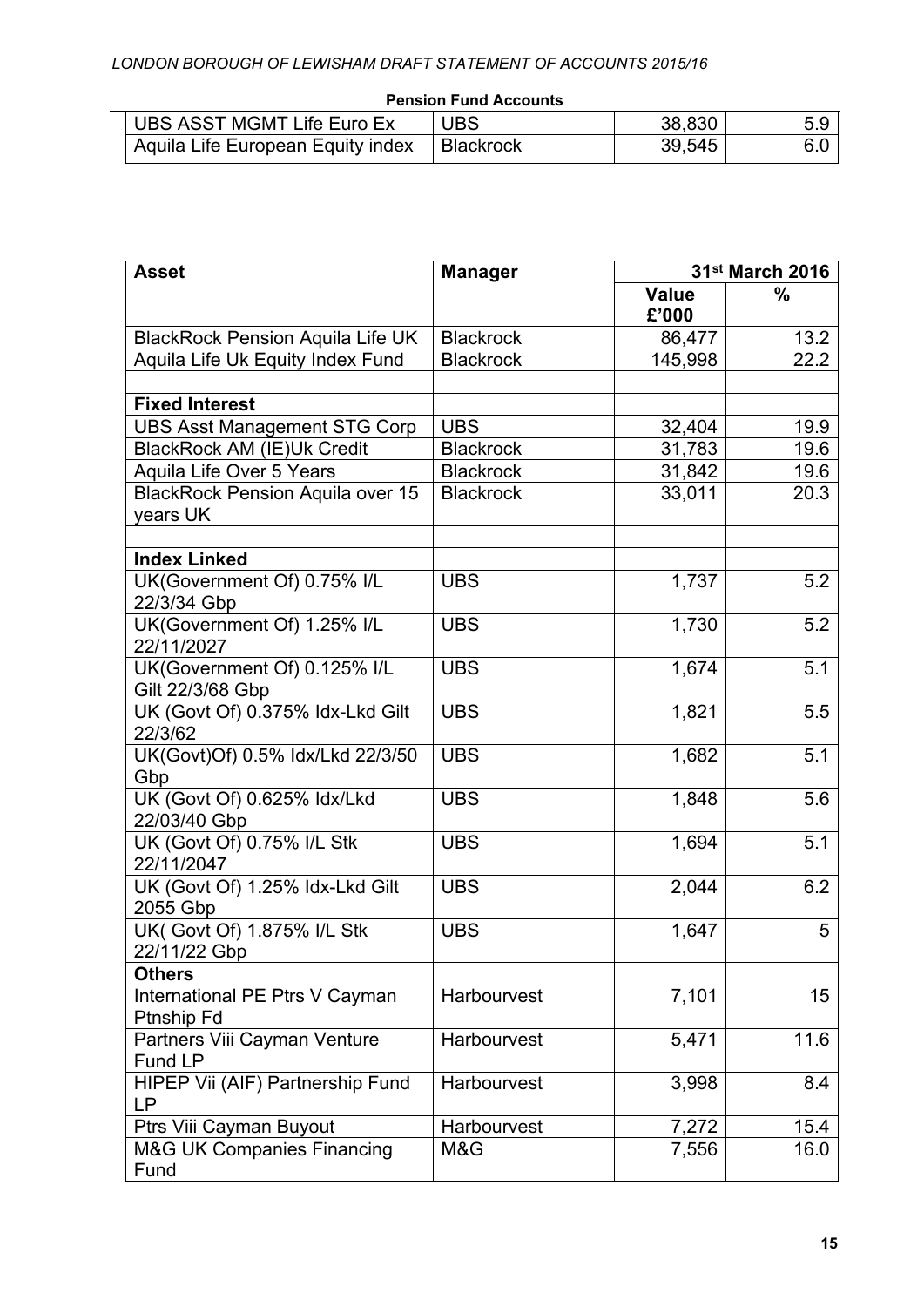| An analysis of investment movements is set out below: |  |
|-------------------------------------------------------|--|
|-------------------------------------------------------|--|

**5.**

| <b>INVESTMENT</b><br><b>ANALYSIS</b>                 | <b>Value at</b> | <b>Purchases</b> | <b>Sales</b>    | Change<br>in            | Change in                     | <b>Value at</b> |
|------------------------------------------------------|-----------------|------------------|-----------------|-------------------------|-------------------------------|-----------------|
| <b>Investments</b>                                   | 31/03/2015      | at Cost          | <b>Proceeds</b> | Capital<br><b>Value</b> | <b>Market</b><br><b>Value</b> | 31/03/2016      |
|                                                      | £000s           | £000s            | £000s           | £000s                   | £000s                         | £000s           |
| <b>UK Equities</b>                                   | 8,777           | $\overline{0}$   | $\overline{0}$  | 0                       | $-43$                         | 8,734           |
| <b>Global Equities</b>                               | 11,228          | 2,152            | $-1,450$        | 17                      | $\mathbf 0$                   | 11,947          |
| <b>Equities</b>                                      | 662,071         | 17,736           | $-15,525$       | 29                      | $-8,231$                      | 656,080         |
| <b>Property</b>                                      | 82,286          | 8,906            | $-58$           | $-830$                  | 5,959                         | 96,263          |
| <b>Fixed Interest</b><br><b>Securities</b>           | 159,838         | $\overline{0}$   | $\overline{0}$  | $\mathbf 0$             | 1,489                         | 161,327         |
| <b>Index Linked</b><br><b>Securities</b>             | 32,410          | $\mathbf 0$      | $\mathbf 0$     | $\mathbf 0$             | 466                           | 32,876          |
| Other*                                               | 65,028          | 5,341            | $-38,330$       | $-54$                   | 1,092                         | 33,077          |
| <b>Derivatives</b>                                   | 0               | 0                | 0               | 0                       | 0                             | O               |
|                                                      | 1,021,638       | 34,135           | $-55,363$       | $-838$                  | 732                           | 1,000,304       |
| <b>Cash deposits</b>                                 | 23,775          |                  |                 |                         | 281                           | 40,667          |
| <b>Other</b><br><b>Investment</b><br><b>Balances</b> | 387             |                  |                 |                         |                               | 389             |
|                                                      | 1,045,800       |                  |                 |                         | 1,013                         | 1,041,360       |
|                                                      |                 |                  |                 |                         |                               |                 |

\* Includes Venture Capital, Credit Mandates and Private equity (and Commodities in 2014/15 only).

The Pension Fund's bond investments are held with UBS and Blackrock in the form of pooled funds. The fund denoted Index Linked above is comprised wholly of UK Government index linked gilts. The fixed interest bonds comprise of various government and corporate bonds.

Apart from Global Equities and bonds, the only other overseas investment held by the Fund fall under the 'Other' category and is namely Private Equity £25.4m.

The total value of unquoted securities held by the fund as at 31<sup>st</sup> March 2016 was £711m, this includes equities, bonds and other assets.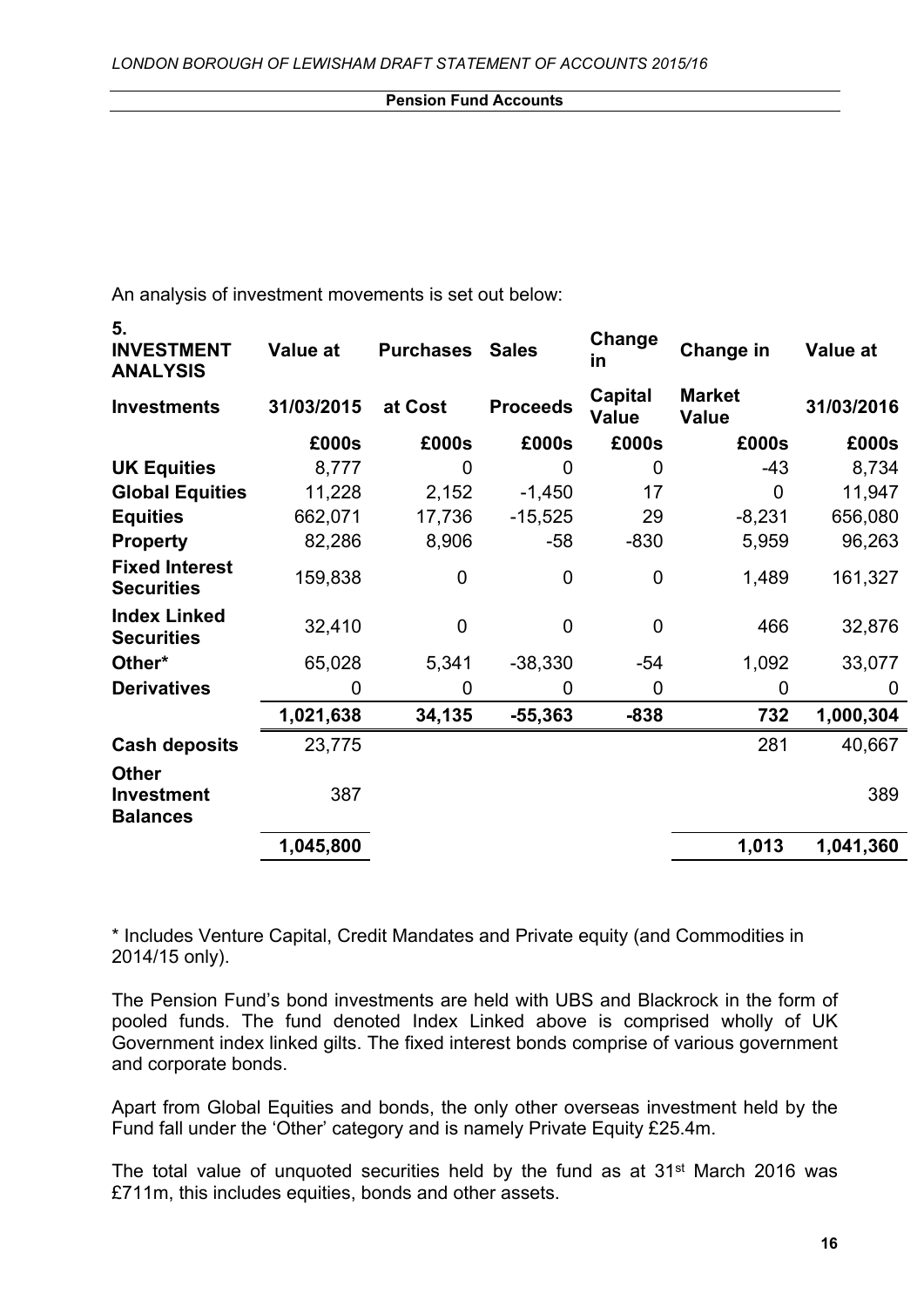The total value of quoted securities held by the fund as at 31st March 2016 was £193m, this includes equities and bonds.

The Fund has investment assets that are classed as pooled investment vehicles. The Fund holds Unit Trusts valued at £490m, Unitised Insurance Policies valued at £363m, and other managed funds valued at £25m.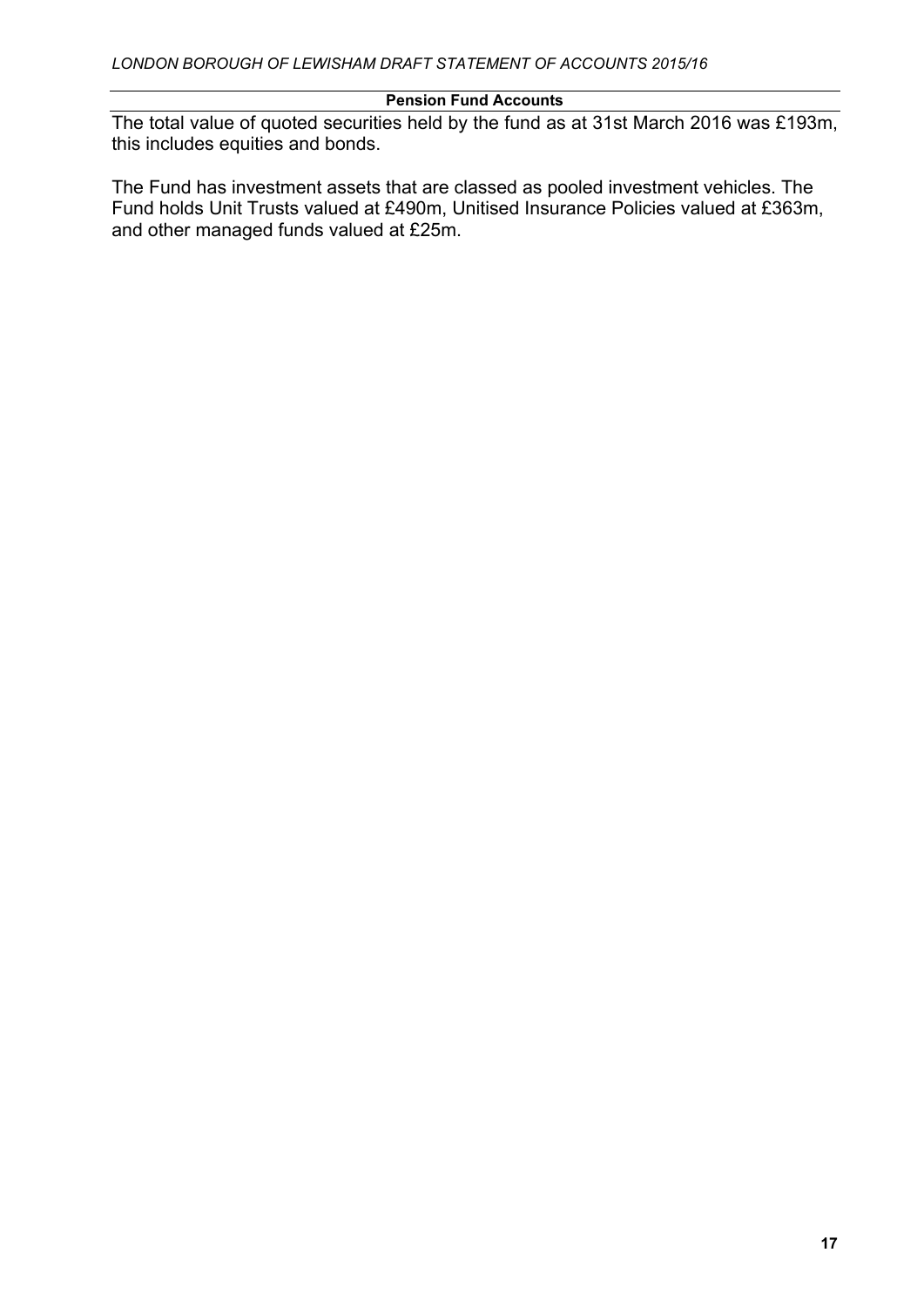As at 31<sup>st</sup> March 2015:

### **5. INVESTMENT ANALYSIS**

|                                            | Value at | <b>Purchases</b> | <b>Sales</b>        | Change<br><u>in</u>            | Change<br>in                  | <b>Value at</b> |
|--------------------------------------------|----------|------------------|---------------------|--------------------------------|-------------------------------|-----------------|
|                                            | 31/03/14 | <b>At Cost</b>   | <b>Proceed</b><br>S | <b>Capital</b><br><b>Value</b> | <b>Market</b><br><b>Value</b> | 31/03/15        |
| <b>Investments</b>                         | £'000    | £'000            | £'000               | £'000                          | £'000                         | £'000           |
| <b>UK Equities</b>                         | 6,505    | 0                | 0                   | (152)                          | 2,424                         | 8,777           |
| <b>Global Equities</b>                     | 10,389   | 17               | (1)                 | (73)                           | 896                           | 11,228          |
| <b>Property</b>                            | 75,732   | 12,059           | (9,991)             | (3,965)                        | 8,451                         | 82,286          |
| <b>Managed</b><br><b>Equities</b>          | 558,575  | 13,627           | (850)               |                                | 90,719                        | 662,071         |
| <b>Fixed Interest</b><br><b>Securities</b> | 142,268  | 3,728            | (12, 436)           |                                | 26,278                        | 159,838         |
| <b>Index Linked</b><br><b>Securities</b>   | 28,476   | 3,515            | (5,265)             |                                | 5,684                         | 32,410          |
| Other*                                     | 71,689   | 1,356            | (11,266)            |                                | 3,249                         | 65,028          |
| <b>Derivatives</b>                         | 0        | 0                | 0                   |                                |                               |                 |
|                                            | 893,634  | 34,302           | (39, 809)           | (4, 190)                       | 137,701                       | 1,021,638       |
| Cash deposits 10,651                       |          |                  |                     |                                |                               | 23,775          |
| <b>Other Investment 471</b>                |          |                  |                     |                                | 158                           | 387             |
| <b>Balances</b>                            | 904,756  |                  |                     |                                | 137,859                       | 1,045,800       |
|                                            |          |                  |                     |                                |                               |                 |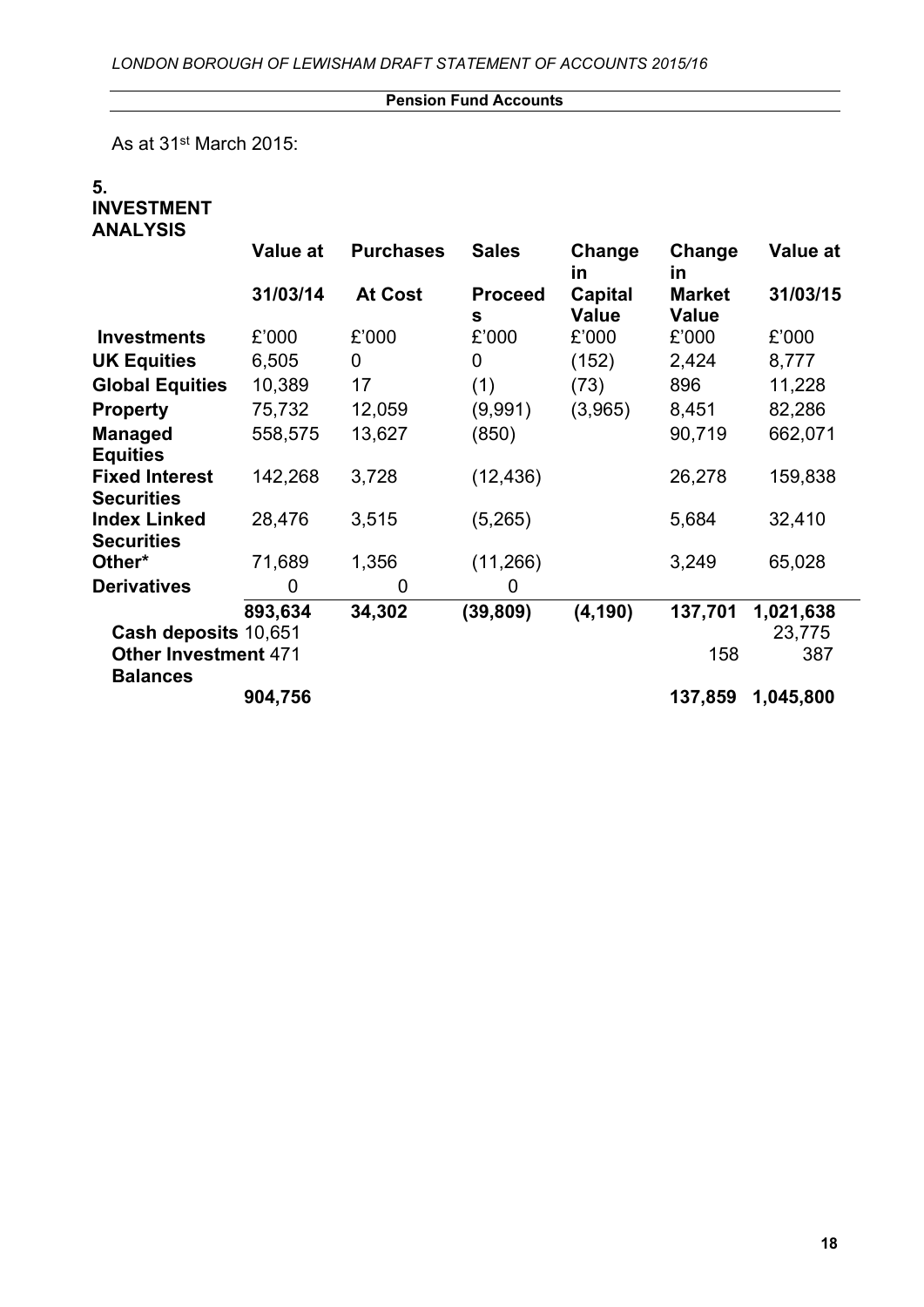### **5A. FINANCIAL INSTRUMENTS**

The accounting policies describe how the different asset classes of financial instruments are measured, and how income and expenses are recognised. The following table analyses the carrying amounts of financial assets and liabilities by category. No financial assets were reclassified during the accounting period. All assets are held at fair value, therefore there is no difference between fair value and carrying value.

|                                                                           | 31st March 2016                        |                                                                          | <b>Financial</b><br><b>Assets</b>                 | 31st March 2015                                                           |                                        |                                                                          |
|---------------------------------------------------------------------------|----------------------------------------|--------------------------------------------------------------------------|---------------------------------------------------|---------------------------------------------------------------------------|----------------------------------------|--------------------------------------------------------------------------|
| <b>Fair Value</b><br>through<br><b>Profit and</b><br><b>Loss</b><br>£'000 | <b>Loans and</b><br><b>Receivables</b> | <b>Financial</b><br><b>Liabilities</b><br>at<br><b>Amortised</b><br>Cost |                                                   | <b>Fair Value</b><br>through<br><b>Profit and</b><br><b>Loss</b><br>£'000 | <b>Loans and</b><br><b>Receivables</b> | <b>Financial</b><br><b>Liabilities</b><br>at<br><b>Amortised</b><br>Cost |
|                                                                           | £'000                                  | £'000                                                                    |                                                   |                                                                           | £'000                                  | £'000                                                                    |
| 20,683                                                                    |                                        |                                                                          | Equities                                          | 20,005                                                                    |                                        |                                                                          |
|                                                                           |                                        |                                                                          | Managed<br>Funds                                  |                                                                           |                                        |                                                                          |
| 96,263                                                                    |                                        |                                                                          | Property                                          | 82,286                                                                    |                                        |                                                                          |
| 656,078                                                                   |                                        |                                                                          | Managed<br>Equity                                 | 662,071                                                                   |                                        |                                                                          |
| 161,327                                                                   |                                        |                                                                          | <b>Fixed Interest</b>                             | 159,838                                                                   |                                        |                                                                          |
| 32,876                                                                    |                                        |                                                                          | <b>Index Linked</b>                               | 32,410                                                                    |                                        |                                                                          |
| 33,077                                                                    |                                        |                                                                          | <b>Other Assets</b>                               | 65,028                                                                    |                                        |                                                                          |
| $\pmb{0}$                                                                 |                                        |                                                                          | Derivative<br>contracts                           | $\mathbf 0$                                                               |                                        |                                                                          |
|                                                                           | 40,667                                 |                                                                          | Cash deposits                                     |                                                                           | 23,775                                 |                                                                          |
|                                                                           | $\overline{0}$                         |                                                                          | Pending<br><b>Trades</b>                          |                                                                           | $\overline{0}$                         |                                                                          |
|                                                                           | 389                                    |                                                                          | Dividends &<br>Income                             |                                                                           | 387                                    |                                                                          |
|                                                                           | 953                                    |                                                                          | Contributions<br>Due                              |                                                                           | 1,191                                  |                                                                          |
|                                                                           | 273                                    |                                                                          | Cash<br><b>Balances</b>                           |                                                                           | 272                                    |                                                                          |
|                                                                           | 21                                     |                                                                          | <b>Other Current</b><br>Assets                    |                                                                           | 35                                     |                                                                          |
| 1,000,304                                                                 | 42,303                                 |                                                                          | <b>Total</b><br><b>Financial</b><br><b>Assets</b> |                                                                           |                                        |                                                                          |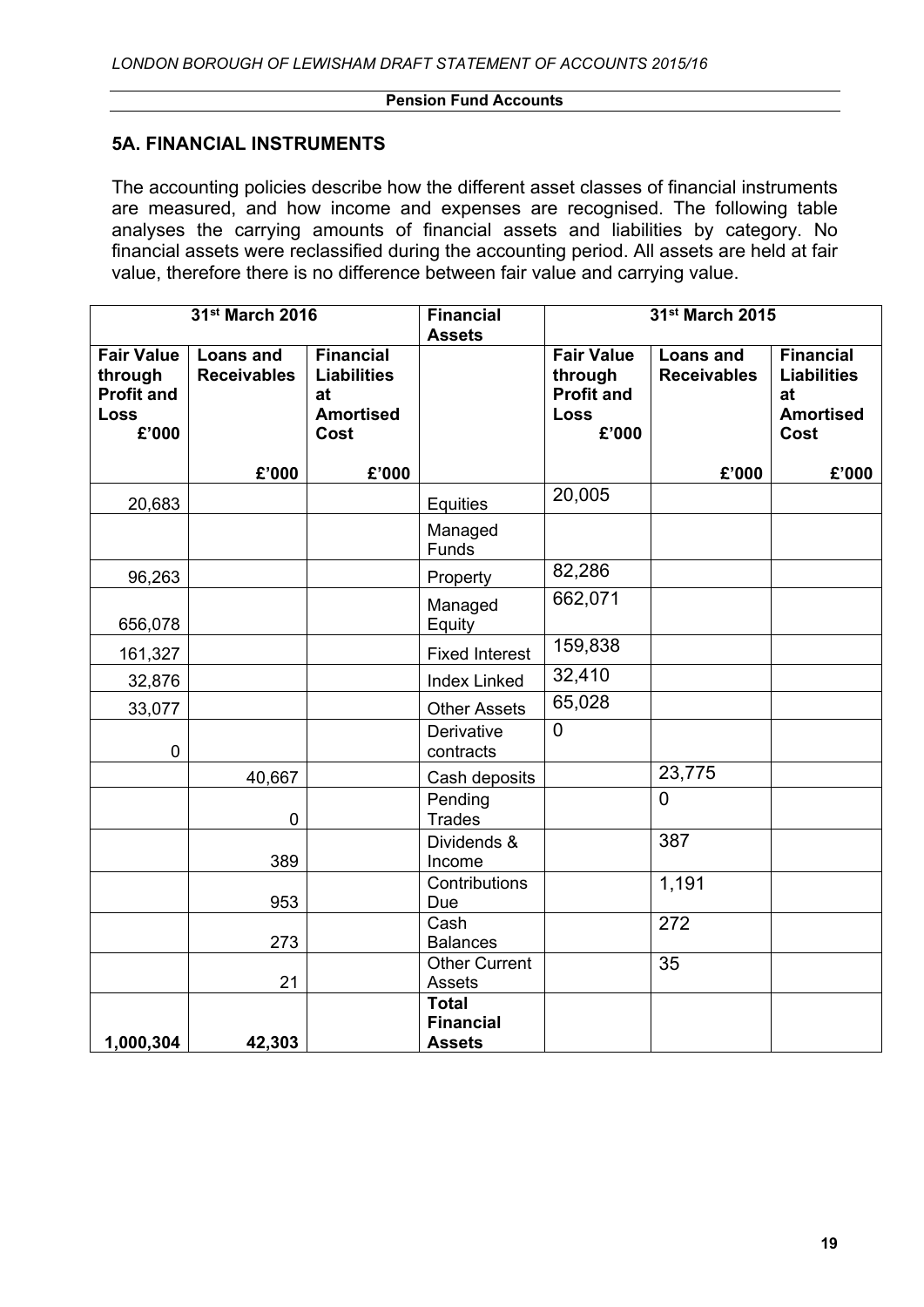| 31 <sup>st</sup> March 2016                                  |                                            | <b>Financial</b><br><b>Assets</b>                                        | 31st March 2015                                        |                                                           |                                        |                                                                          |
|--------------------------------------------------------------|--------------------------------------------|--------------------------------------------------------------------------|--------------------------------------------------------|-----------------------------------------------------------|----------------------------------------|--------------------------------------------------------------------------|
| Fair<br><b>Value</b><br>through<br><b>Profit and</b><br>Loss | <b>Loans and</b><br><b>Receivable</b><br>S | <b>Financial</b><br><b>Liabilities</b><br>at<br><b>Amortised</b><br>Cost |                                                        | <b>Fair Value</b><br>through<br><b>Profit and</b><br>Loss | Loans<br>and<br><b>Receivab</b><br>les | <b>Financial</b><br><b>Liabilities</b><br>at<br><b>Amortised</b><br>Cost |
| £'000                                                        | £'000                                      | £'000                                                                    |                                                        | £'000                                                     | £'000                                  | £'000                                                                    |
|                                                              |                                            |                                                                          | <b>Financial</b><br><b>Liabilities</b>                 |                                                           |                                        |                                                                          |
|                                                              |                                            | 0                                                                        | Derivative<br>Contracts                                |                                                           |                                        | $\overline{0}$                                                           |
|                                                              |                                            | 0                                                                        | Pending<br><b>Trades</b>                               |                                                           |                                        | $\overline{0}$                                                           |
|                                                              |                                            | 0                                                                        | Unpaid<br>benefits                                     |                                                           |                                        | (374)                                                                    |
|                                                              |                                            | (853)                                                                    | Other current<br>Liabilities                           |                                                           |                                        | (4, 366)                                                                 |
|                                                              |                                            | (853)                                                                    | <b>Total</b><br><b>Financial</b><br><b>Liabilities</b> |                                                           |                                        | (4,740)                                                                  |
| 1,000,304                                                    | 42,303                                     | (853)                                                                    | <b>Net Financial</b><br><b>Assets</b>                  | 1,021,638                                                 | 25,660                                 | (4,740)                                                                  |

# **Net Gains and Losses on Financial Instruments**

The following table shows net gains on financial instruments:

| 31 March 2016 |                                            | 31 March 2015 |
|---------------|--------------------------------------------|---------------|
| £'000         | <b>Financial Assets</b>                    | £'000         |
|               | 1,013   Fair Value through Profit and Loss | 137,859       |
|               | <b>Loans and Receivables</b>               |               |
|               |                                            |               |
|               | <b>Financial Liabilities</b>               |               |
| 0             | <b>Fair Value through Profit and Loss</b>  |               |
|               |                                            |               |
| 1,013         | Total                                      | 137,859       |

# **Valuation of Financial Instruments carried at Fair Value**

The following table provides an analysis of the financial assets and liabilities of the pension fund grouped into Levels 1 to 3, based on the level at which the fair value is observable.

Level 1 - consists of assets where the fair values are derived from unadjusted quoted prices in active markets for identical assets and liabilities (e.g. quoted equities).

Level 2 - consists of assets where quoted market prices are not available (e.g. where an instrument is traded in a market that is not considered to be active).

Level 3 - consists of assets where at least one input that could have a significant effect on the instrument's valuation is not based on observable market data.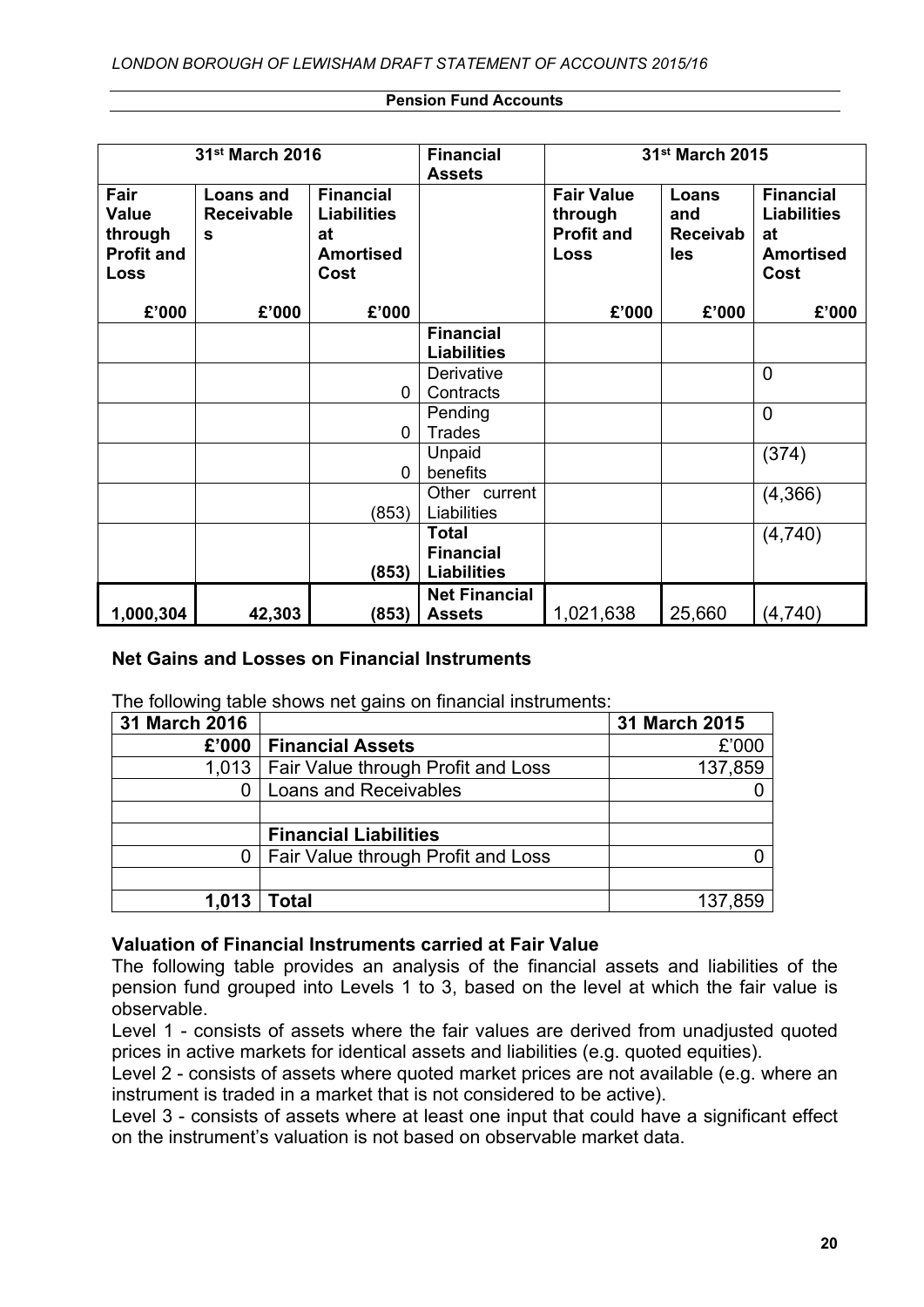| Values as at 31 <sup>st</sup>                                              | Quoted                                                                                                                                                                            | <b>Using</b> | With   | <b>Total</b> |
|----------------------------------------------------------------------------|-----------------------------------------------------------------------------------------------------------------------------------------------------------------------------------|--------------|--------|--------------|
| <b>March 2016</b>                                                          | <b>Observable</b><br><b>Market</b><br><b>Significant</b><br>Unobservable<br><b>Price</b><br><b>Inputs</b><br><b>Inputs</b><br>Level 1<br>Level <sub>2</sub><br>Level <sub>3</sub> |              |        |              |
|                                                                            | £'000                                                                                                                                                                             | £'000        | £'000  | £'000        |
| <b>Financial Assets</b>                                                    |                                                                                                                                                                                   |              |        |              |
| <b>Financial Assets at</b><br>Fair Value through<br><b>Profit and Loss</b> | 20,683                                                                                                                                                                            | 946,544      | 33,077 | 1,000,3047   |
| Loans and<br><b>Receivables</b>                                            | 42,303                                                                                                                                                                            |              |        | 42,303       |
| <b>Total Financial</b><br><b>Assets</b>                                    | 62,986                                                                                                                                                                            | 946,544      | 33,077 | 1,042,607    |
| <b>Financial</b><br><b>Liabilities</b>                                     |                                                                                                                                                                                   |              |        |              |
| Fair Value through<br><b>Profit and Loss</b>                               |                                                                                                                                                                                   |              |        |              |
| <b>Financial Liabilities</b><br>at Amortised Cost                          | (853)                                                                                                                                                                             |              |        | (853)        |
| <b>Total Financial</b><br><b>Liabilities</b>                               | (853)                                                                                                                                                                             |              |        | (853)        |
| <b>Net Financial</b><br><b>Assets</b>                                      | 62,133                                                                                                                                                                            | 946,544      | 33,077 | 1,041,754    |

| Values as at 31st<br><b>March 2015</b> | Quoted<br><b>Market</b><br><b>Price</b> | Using<br><b>Observable</b><br><b>Inputs</b> | With<br><b>Significant</b><br>Unobservable | <b>Total</b> |
|----------------------------------------|-----------------------------------------|---------------------------------------------|--------------------------------------------|--------------|
|                                        |                                         |                                             | <b>Inputs</b>                              |              |
|                                        | Level 1                                 | Level <sub>2</sub>                          | Level 3                                    |              |
|                                        | £'000                                   | £'000                                       | £'000                                      | £'000        |
| <b>Financial Assets</b>                |                                         |                                             |                                            |              |
| Financial Assets at                    | 20,005                                  | 966,243                                     | 35,390                                     | 1,021,638    |
| Fair Value through                     |                                         |                                             |                                            |              |
| <b>Profit and Loss</b>                 |                                         |                                             |                                            |              |
| Loans and                              | 25,660                                  |                                             |                                            | 25,660       |
| <b>Receivables</b>                     |                                         |                                             |                                            |              |
| <b>Total Financial</b>                 | 45,665                                  | 966,243                                     | 35,390                                     | 1,047,298    |
| <b>Assets</b>                          |                                         |                                             |                                            |              |
| <b>Financial</b>                       |                                         |                                             |                                            |              |
| <b>Liabilities</b>                     |                                         |                                             |                                            |              |
| Fair Value through                     |                                         |                                             |                                            |              |
| <b>Profit and Loss</b>                 |                                         |                                             |                                            |              |
| <b>Financial Liabilities</b>           | (4,740)                                 |                                             |                                            | (4,740)      |
| at Amortised Cost                      |                                         |                                             |                                            |              |
| <b>Total Financial</b>                 | (4,740)                                 |                                             |                                            | (4,740)      |
| <b>Liabilities</b>                     |                                         |                                             |                                            |              |
| <b>Net Financial</b>                   | 40,925                                  | 966,243                                     | 35,390                                     | 1,042,558    |
| <b>Assets</b>                          |                                         |                                             |                                            |              |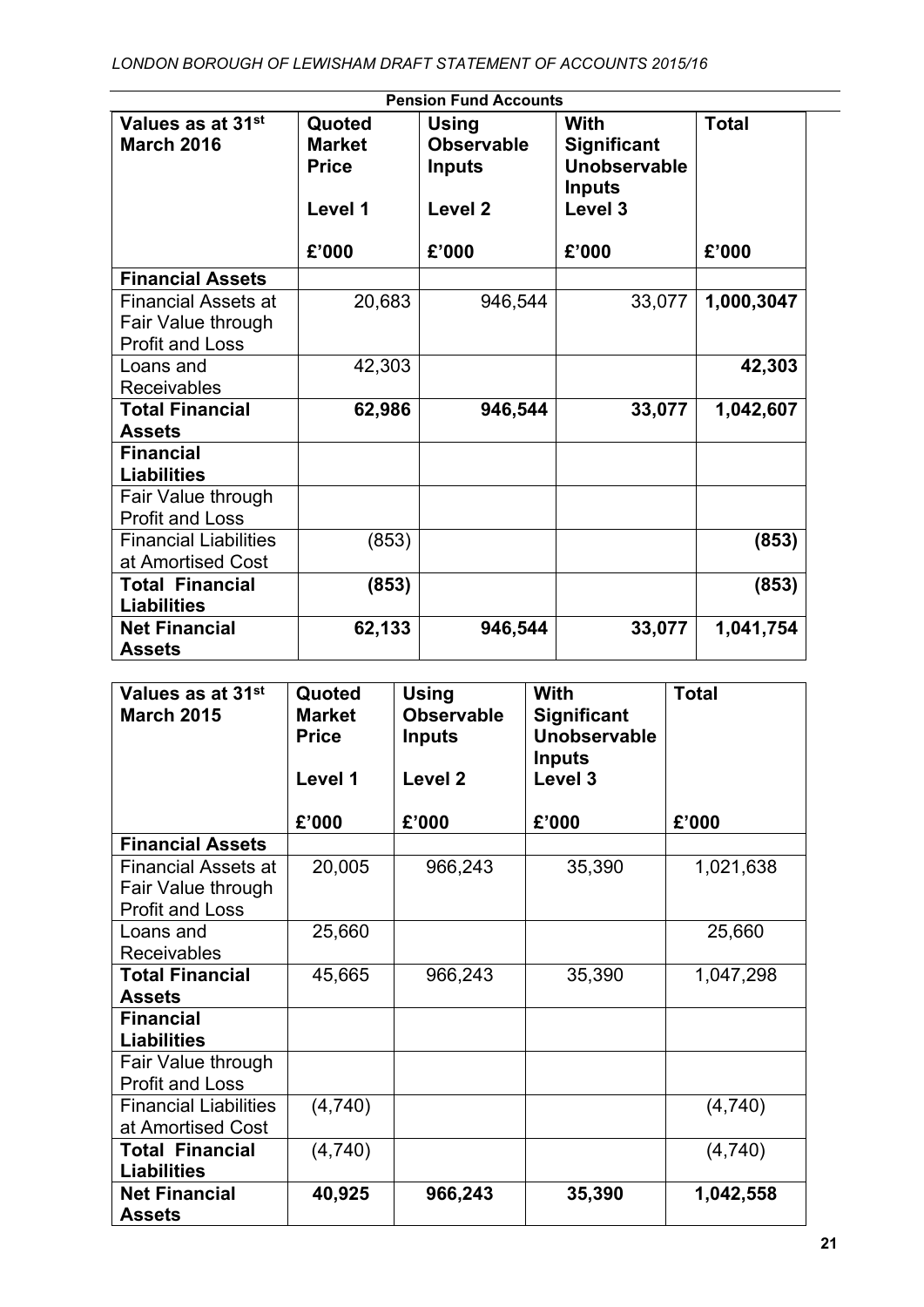### **5B. FINANCIAL RISK MANAGEMENT**

The Funds primary long term risk is that the fund's assets will fall short of its liabilities (i.e. promised benefits payable to members). As an investment fund, the Lewisham Pension Fund's objective is to generate positive investment returns for an accepted level of risk. Therefore the Fund holds a mix of financial instruments such as securities (equities, bonds), collective investment schemes (pooled funds), and cash equivalents. In addition, debtors and creditors arise as a result of its operations. The value of these financial instruments is reflected in the financial statements at their fair value.

Responsibility for the fund's risk management strategy rests with the Council's Pension Investment Committee (PIC). Risk management policies are established to identify and analyse the risks faced by the Council's pension operations. The main risks from the Fund's holding of financial instruments are market risk, credit risk, and liquidity risk. These policies are reviewed regularly to reflect change in activity and in market conditions.

The Committee regularly monitors each investment manager, and its investment consultant (Hymans Robertson) advises on the nature of the investments made and associated risks.

The Fund's investments are managed on behalf of the Fund by the appointed investment managers. Each investment manager is required to invest the assets managed by them in accordance with the terms of their investment guidelines or pooled fund prospectus.

The Committee has determined that the current largely passive investment management structure is appropriate and is in accordance with its revised investment strategy.

The Fund's investments are held by Northern Trust, who act as custodian on behalf of the Fund. As the Fund adopts a long term investment strategy, the high level strategic risks described below will not alter significantly during any one year unless there are significant strategic or tactical changes made to the portfolio.

# **i) Market Risk**

Market risk represents the risk that fair value of a financial instrument will fluctuate because of changes in market prices, interest rates or currencies. The Fund is exposed, through its investments in equities, bonds and investment funds, to all these market risks. The aim of the investment strategy is to manage and control exposure to market risk within acceptable parameters while optimising the return from the investment portfolio. In general, market risk is managed through the diversification of the investments held by asset class, investment mandate guidelines and investment managers. The risk arising from exposure to specific markets is limited by the strategic asset allocation, which is regularly monitored by the PIC.

# **a) Other Price Risk – Market**

The risk that the value of a financial instrument will fluctuate as a result of factors other than interest rate or foreign currency movements, whether those changes are caused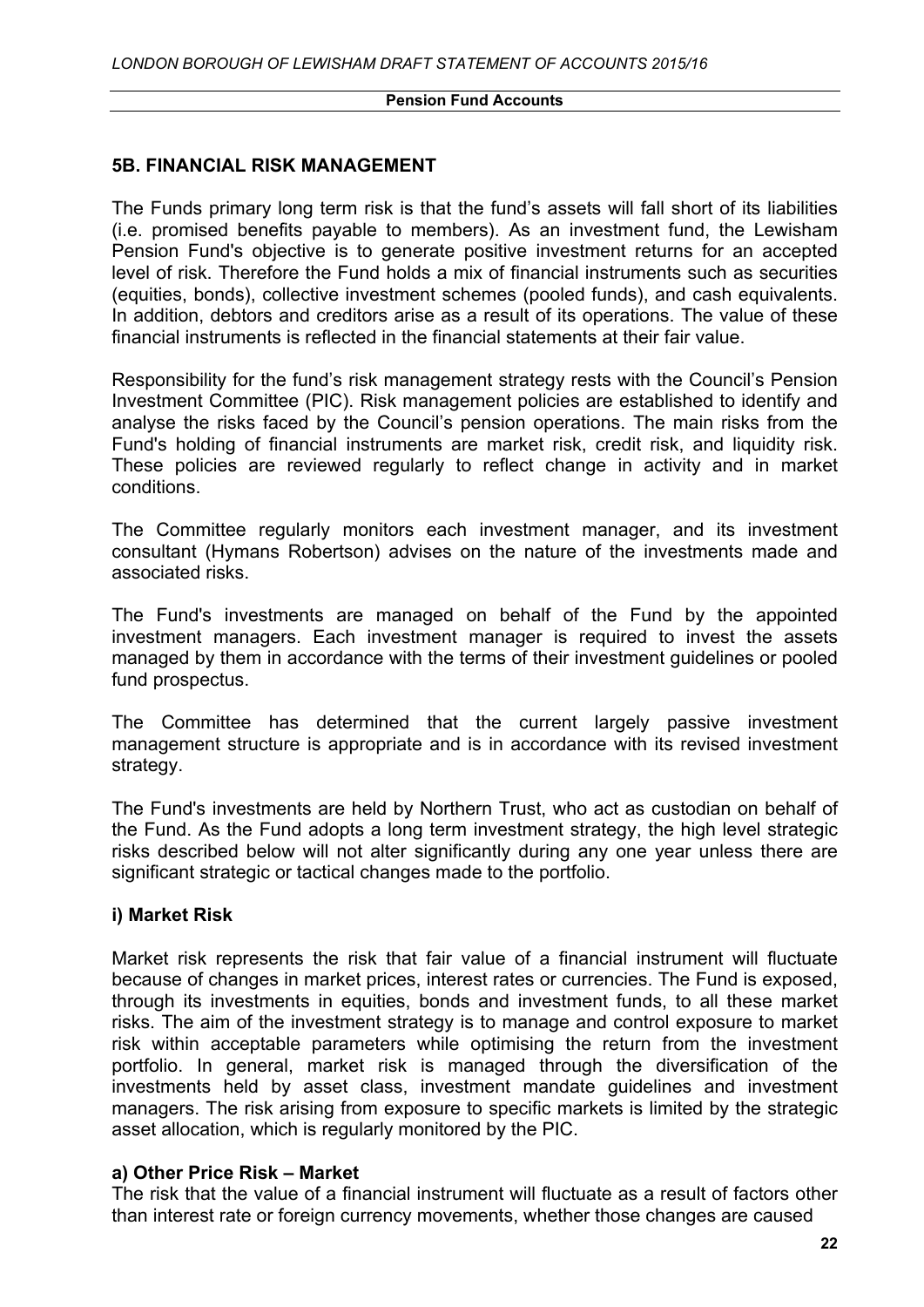by factors specific to the individual instrument, its issuer or factors affecting the market in general. Market price risk arises from uncertainty about the future value of the financial instruments that the Fund holds. All investments present a risk of loss of capital, the maximum risk being determined by the fair value of the financial instruments. The investment managers mitigate this risk through diversification in line with their own investment strategies and mandate guidelines**.**

### **b) Other Price Risk – Sensitivity analysis**

The Council and its investment advisors also undertake appropriate monitoring of market conditions and benchmark analysis. The Fund has a long term view on expected investment returns which smoothes out short term price volatility.

Following analysis of historical data and expected investment return movement during the financial year, in consultation with the Fund's advisors, the Council has determined that the following movements in market price risk are reasonably possible for the 2015/16 reporting period.

#### **Asset Type Potential Market Movement +/- (%p.a.)**

UK Equities Overseas Equities Total Bonds Cash **Alternatives Property** 

The potential volatilities are broadly consistent with a one standard deviation movement in the change in value of the assets over the latest three years. This can then be applied to the period end asset mix as follows:

| <b>Asset</b><br><b>Type</b>   | <b>Final Market</b><br>Value as at<br>31/3/2016<br>£'000 | Percentage<br>Change<br>$\%$ | Value on<br><b>Increase</b><br>£'000 | <b>Value on Decrease</b><br>£'000 |
|-------------------------------|----------------------------------------------------------|------------------------------|--------------------------------------|-----------------------------------|
| <b>UK</b>                     |                                                          |                              |                                      |                                   |
| <b>Equities</b>               |                                                          |                              |                                      |                                   |
| Overseas                      |                                                          |                              |                                      |                                   |
| <b>Equities</b>               |                                                          |                              |                                      |                                   |
| Total                         |                                                          |                              |                                      |                                   |
| <b>Bonds</b>                  |                                                          |                              |                                      |                                   |
| Other                         |                                                          |                              |                                      |                                   |
| <b>Assets</b>                 |                                                          |                              |                                      |                                   |
| Property                      |                                                          |                              |                                      |                                   |
| Cash                          |                                                          |                              |                                      |                                   |
|                               |                                                          |                              |                                      |                                   |
| <b>Total</b><br><b>Assets</b> |                                                          |                              |                                      |                                   |

\* This figure excludes derivatives and other investment balances.

\*\*This is the average variance in proportion to the value of asset type held.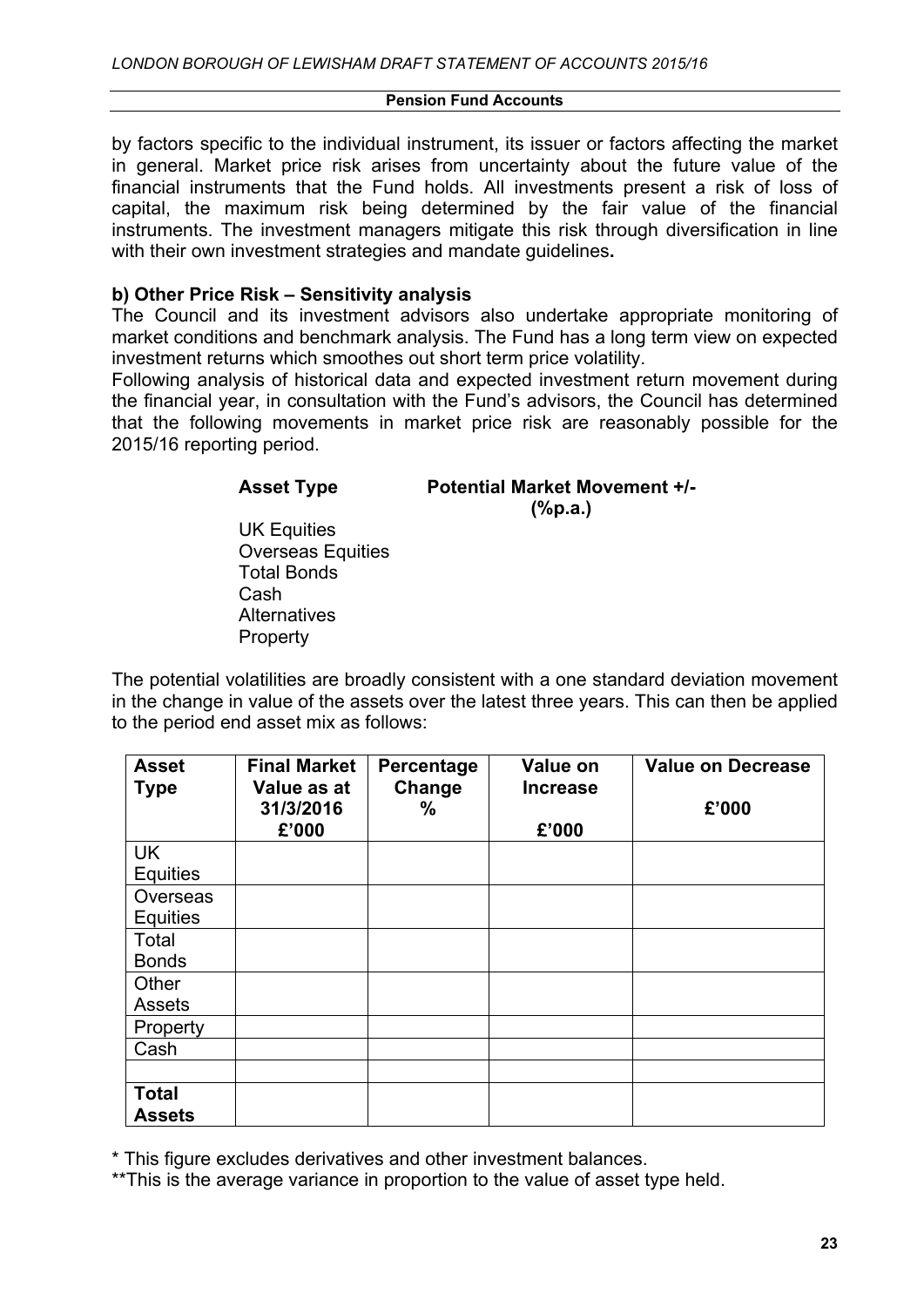**c) Interest Rate Risk** is the risk the Pension Fund is exposed to from changes in interest rates and relates to its holdings in bonds and cash. Based on interest received on bonds and cash held by investment managers, a 0.5% change in interest rates would result in an approximate annualised change in income of £7k. The risk is mitigated by the Fund holding minimum cash balances and a diversified portfolio.

**d) Currency Risk** is the risk to which the Pension Fund is exposed to fluctuations in foreign currency exchange rates. The fund is exposed to currency risk on financial instruments that are denominated in any currency other than the functional currency of the fund (£UK). The fund was exposed to the following significant foreign currency levels (i.e. £2m and over) as at the 31<sup>st</sup> March 2016 with the previous year in brackets:

| <b>Australian Dollars</b> | £8.9m (£9.6m)        |
|---------------------------|----------------------|
| Euro                      | £17.2m (£22.4m)      |
| Hong Kong Dollars         | £4.2 $m$ (£4.9 $m$ ) |
| <b>US Dollars</b>         | £70.3m (£127m)       |

The remaining exposures arise from smaller investments relating to other currencies such as the Singapore Dollar and New Zealand Dollar.

### **e) Currency risk – sensitivity analysis**

The fund's currency rate risk is routinely monitored by the Council and its investment advisors. In practice, this is achieved by the use of futures and forward foreign exchange contracts, which entitle and oblige the seller and holder to exchange assets or currency on a future date at a predetermined price or rate. The former are tradable on exchanges, the latter are "over the counter" agreements, which neither the purchaser or the seller may transfer. There is no cost on entering into these contracts but the market value is established as the gain or loss that would arise at the settlement date from entering into an equal and opposite contract at the reporting date. As at 31 March 2016, there were no derivative contracts held. Following analysis of historical data in consultation with the Fund's advisors, the Council considers the likely volatility associated with foreign exchange rate movements to be xxx This volatility is applied to the fund's overseas assets as follows:

| <b>Asset Type</b>            | Asset Value @<br>31/3/2016<br>£'000 | $\frac{0}{0}$<br>Change | Value on<br><b>Increase</b><br>£'000 | %<br>Change | Value on<br><b>Decrease</b><br>£'000 |
|------------------------------|-------------------------------------|-------------------------|--------------------------------------|-------------|--------------------------------------|
| Overseas<br><b>Equities</b>  |                                     |                         |                                      |             |                                      |
| <b>Other Assets</b>          |                                     |                         |                                      |             |                                      |
| Other<br><b>Alternatives</b> |                                     |                         |                                      |             |                                      |
| <b>Total</b>                 |                                     |                         |                                      |             |                                      |

# **ii) Credit Risk**

Credit risk represents the risk that the counterparty to a financial instrument will fail to meet an obligation and cause the Fund to incur a financial loss. This is often referred to as counterparty risk. The market values of investments generally reflect an assessment of credit risk in their pricing and consequently the risk of loss is implicitly provided for in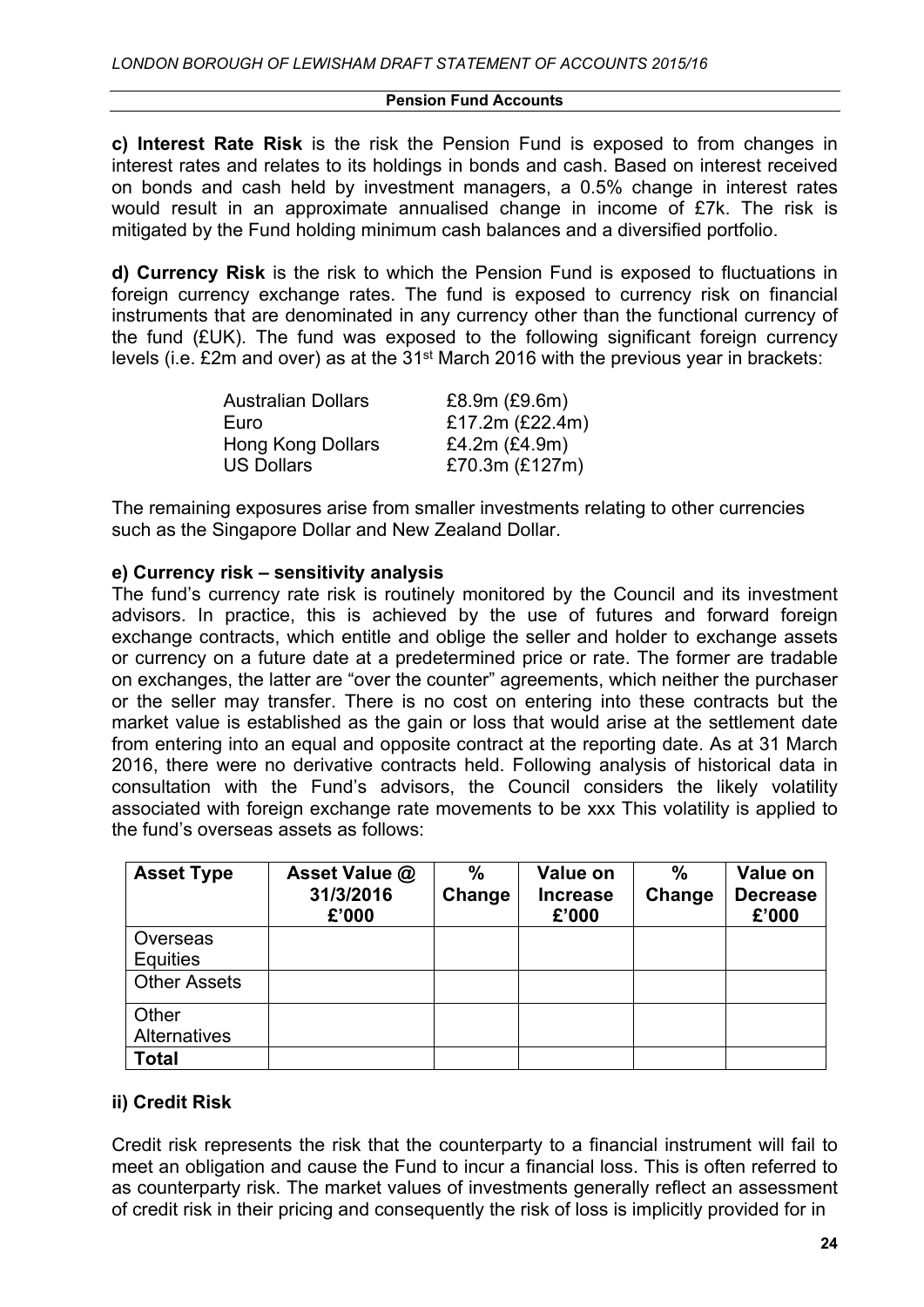the carrying value of the fund's financial assets and liabilities. The Fund is exposed to credit risk through its underlying investments (including cash balances) and the transactions it undertakes to manage its investments. The careful selection of and monitoring of counterparties including brokers, custodian and investment managers seeks to minimise the credit risk that may occur through the failure to settle transactions in a timely manner.

The Fund is also exposed to credit risk through Securities Lending. The Securities Lending (SL) programme is run by the Fund's custodian, Northern Trust. Northern Trust assign four different risk management oversight committees to control counterparty risk, collateral risk and the overall securities lending programme. The minimum level of collateral for securities on loan is 102%. However, more collateral may be required depending on the type of transaction. To further mitigate risks, the collateral held on behalf of the Pension Fund is ring fenced from Northern Trust. Securities lending is capped by investment regulations and statutory limits are in place to ensure no more than 25% of eligible assets can be on loan at any one time. The Fund's exposure through the SL programme is now reduced as the fund is now passively managed and SL activity has greatly reduced.

The Financing Fund (M&G) is also exposed to credit risk. The fund gains exposure by investing in private placements. This risk is managed by the manager assigning a credit analyst to all investments, who continually monitors the asset, its direct peers and its sector.

# **iii) Liquidity Risk**

Liquidity risk is the risk that the Pension Fund will have difficulties in paying its financial obligations as they fall due, for example the benefits payable costs and capital commitments. The fund therefore takes steps to ensure that it has adequate cash resources to meet its commitments. The fund holds a large proportion of assets in instruments which can be liquidated at short notice, normally three working days. As at the 31 March 2016 these assets totalled approximately £870.9m, with a further £40.7m held in cash by the custodian on behalf of the Fund and fund managers.

| <b>6. INVESTMENT MANAGEMENT FEES</b> |         |         |
|--------------------------------------|---------|---------|
|                                      | 2015/16 | 2014/15 |
|                                      | £'000   | £'000   |
| <b>Fund Managers' Fees</b>           | 1,226   | 1,351   |
| <b>Custodian Fees</b>                | 40      | 38      |
| <b>Advisory/Actuarial Costs</b>      | 117     | 54      |
|                                      | 1,383   | 1,443   |

# **7. PRIOR YEAR ADJUSTMENT**

No prior year adjustments have been made to these accounts.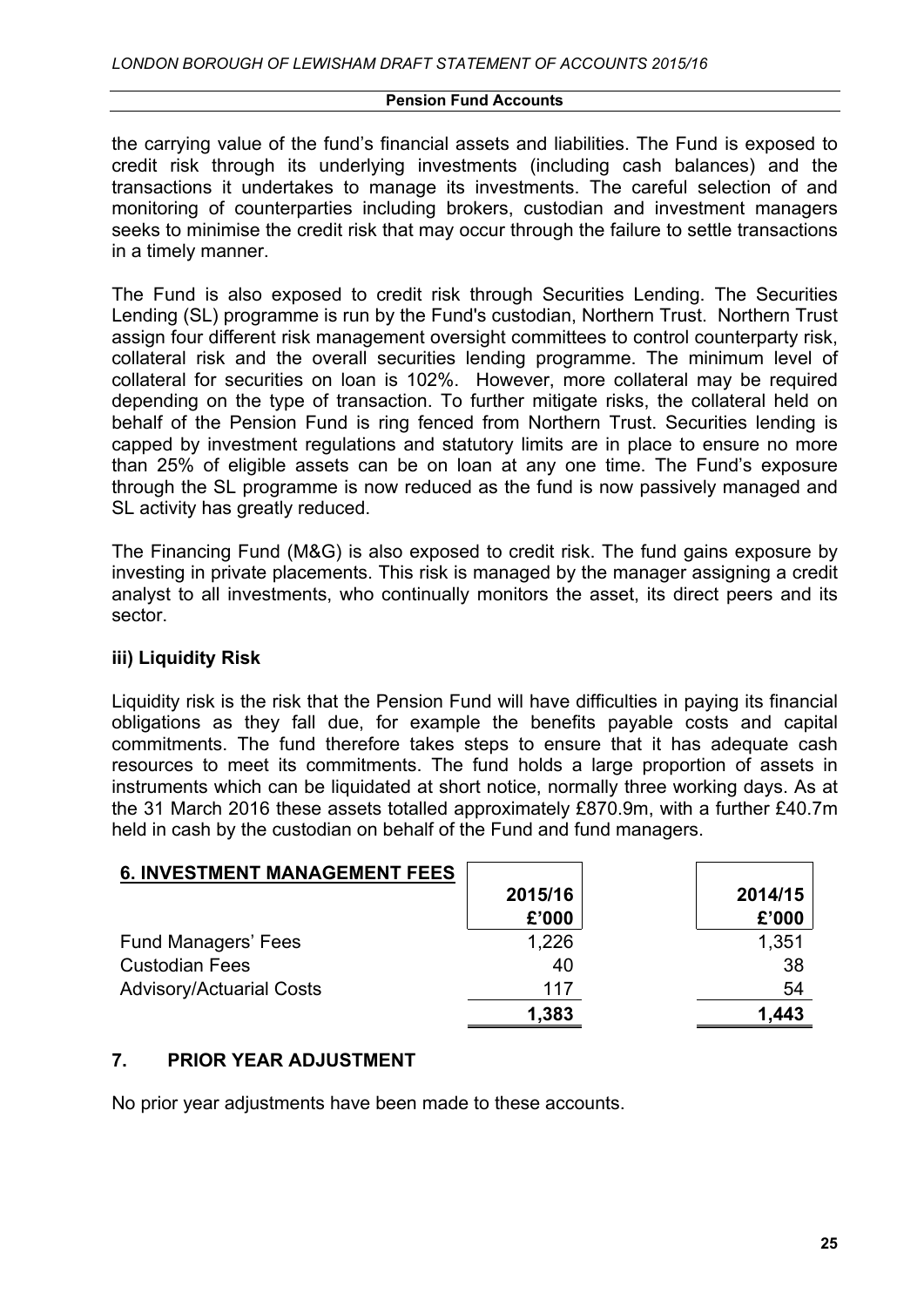# **8. DERIVATIVE CONTRACTS**

As at 31 March 2014, there were no foreign exchange contracts held.

| <b>Asset Type</b>                      | 31 <sup>st</sup> March<br>2016 | 31 <sup>st</sup> March<br>2015 |
|----------------------------------------|--------------------------------|--------------------------------|
| Foreign Exchange Gains                 |                                |                                |
| <b>Total Gains</b>                     |                                |                                |
| Foreign Exchange Losses                |                                |                                |
| <b>Total Losses</b>                    |                                |                                |
| <b>Total Unrealised Gains/(Losses)</b> |                                |                                |

# **9. DEBTORS & CREDITORS**

These comprise the following amounts:

| <b>Debtors</b>                                                                                                 | 2015/16<br>£'000   | 2014/15<br>£'000       |
|----------------------------------------------------------------------------------------------------------------|--------------------|------------------------|
| Contributions due from Admitted / Scheduled<br><b>Employers</b><br>Contributions due from Admitted / Scheduled | 787                | 1,031                  |
| <b>Employees</b><br>Equity Dividends / Income from Managed Funds                                               | 166                | 160                    |
| Interest and Other Income<br><b>LB Lewisham</b>                                                                | 0                  | 387                    |
| <b>Tax Refunds</b><br><b>Pending Trades</b>                                                                    | 21<br>0            | 35                     |
|                                                                                                                | 974                | 1,613                  |
| <b>Creditors</b>                                                                                               | 2015/16<br>£'000   | 2014/15<br>£'000       |
| <b>Fund Manager and Custody Fees</b><br>Consultancy / Advisory Fees<br>Pension Payments Due to Employees       | (171)<br>(43)<br>O | (243)<br>(56)<br>(374) |
| <b>Pending Trades</b><br><b>LB Lewisham</b>                                                                    | (639)<br>(853)     | (4,067)<br>(4,740)     |

The pending trades relate to purchases and sales by managers which have yet to be the subject of cash settlement. Pending trade sales and purchases at the year end are treated as investment debtors and creditors.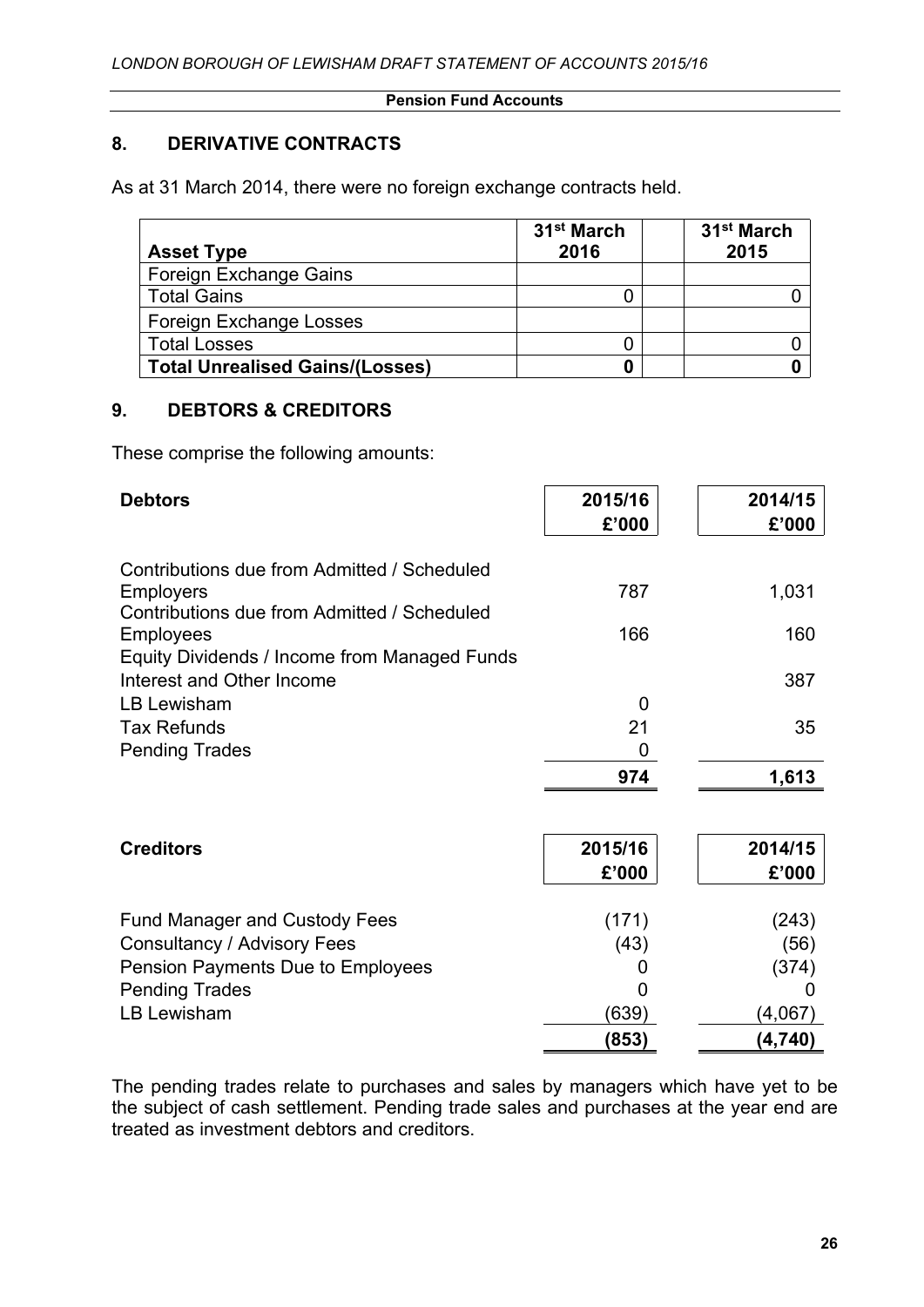### **10. CASH AND BANK**

### **Cash Held With Custodian**

The Northern Trust Company is the fund's global custodian and the cash is held to meet the cash flow requirements of the fund and its managers. The total cash held as at 31<sup>st</sup> March 2016 was £40.7m (£23.7m as at 31st March 2015). Approximately £24m was held from de-investment in Investec, £7m of the cash held was from Harbourvest, £7.0m from M&G, £1.0m of cash held was from Schroder. Approximately £0.9m was being held on behalf of the other managers.

### **Pension Fund Bank Account**

The Lewisham cash balance represents uninvested cash held in the Pension Fund bank account as at 31st March 2016.

# **11. TRANSACTION COSTS**

The following direct costs were incurred in relation to individual investment transactions:

|                           | 2015/16<br>£'000 | 2014/15<br>£'000 |
|---------------------------|------------------|------------------|
| <b>Total Purchases</b>    |                  |                  |
| <b>Total Sales</b>        |                  |                  |
| <b>Total transactions</b> |                  |                  |

# **12. POST YEAR END EVENTS**

There were no post year end events to report. However the Fund is completing the procurement of a new multi-asset mandate to replace the disinvestment in Commodities (Investec) in 2015.

### **13. COMMITMENTS**

The Pension Fund was committed to the following capital contributions as at the 31st December 2015

### **Harbourvest**

| <b>Fund</b>                                                                          | <b>Amount</b><br>000' | <b>Translated</b><br>£'000 |
|--------------------------------------------------------------------------------------|-----------------------|----------------------------|
| Harbourvest Partners VIII - Cayman Venture<br>Fund L.P                               | \$285                 | 195                        |
| Harbourvest Partners VIII - Cayman Buyout<br>Fund L.P                                | \$1,655               | 1,131                      |
| HarbourVest Partners X AIF L.P.                                                      | \$29,160              | 19,919                     |
| HIPEP VII (AIF) Partnership Fund L.P.                                                | \$25,350              | 17,317                     |
| Harbourvest International Private Equity<br>Partners V - Cayman Partnership Fund L.P | €180                  | 143                        |
| Harbourvest International Private Equity                                             | €1,050                | 831                        |
| Partners V - Cayman Direct Fund L.P                                                  |                       |                            |
| <b>Total</b>                                                                         |                       | 39,536                     |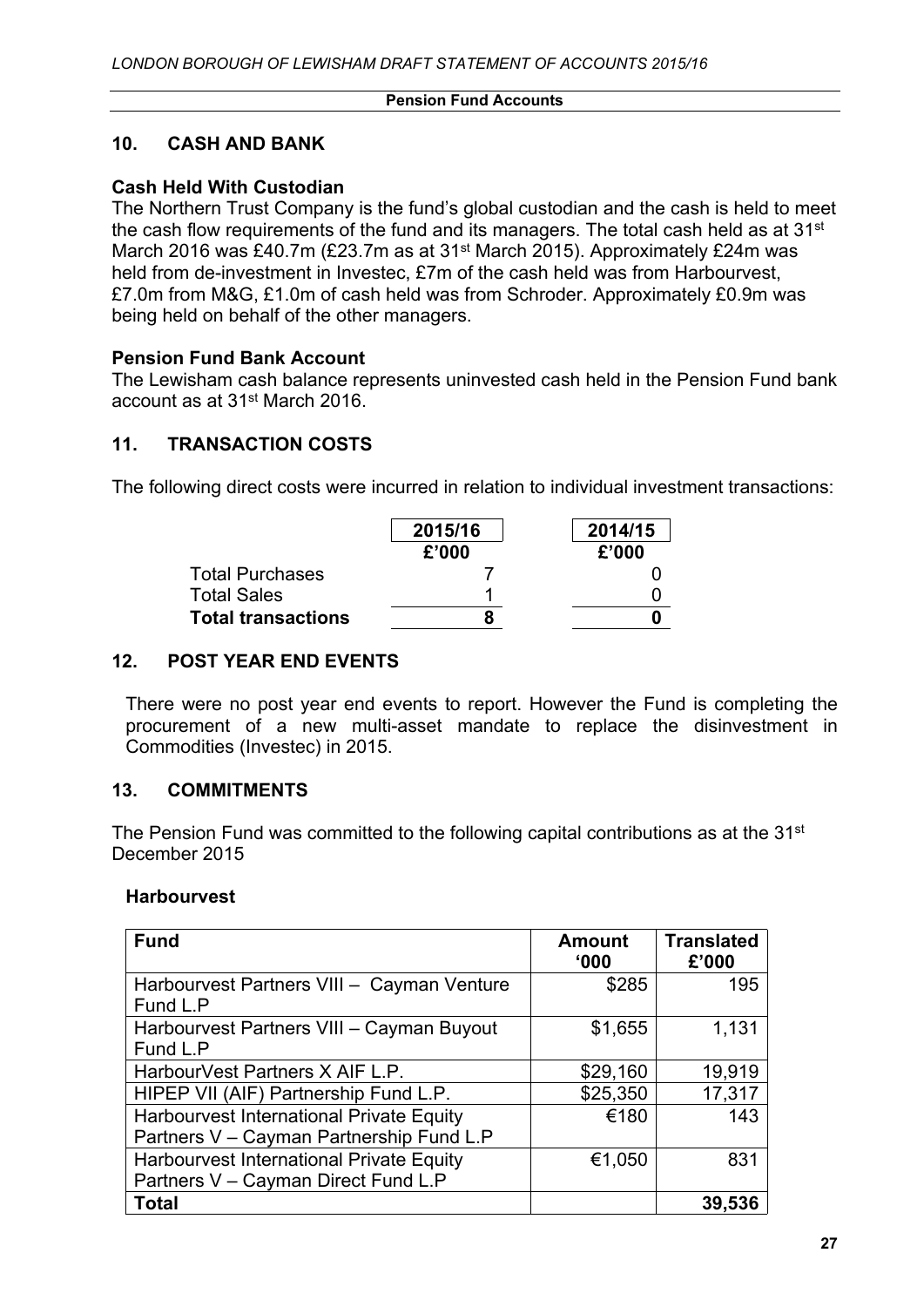The Harbourvest commitments have been translated from either Euros or Dollars using exchange rates as at 31<sup>st</sup> March 2016. This compares to the total Harbourvest commitments at 31st March 2015 £2.9m.

### **14. RELATED PARTY TRANSACTIONS**

There have been no material transactions with related parties in the financial year. There were no provisions for doubtful debt and amounts written off in the period.

Eight Councillors sit on the Pensions Investment Committee which oversees the Fund. At each meeting of the Pensions Investment Committee, Councillors are required to make declarations of interest which are minuted at the meeting.

During the year the following declarations were made:

- Councillor John Muldoon declared personal interests as a holder of preserved benefits in the Lewisham scheme which elected members had been able to join until May 2014 and as an independently selected substitute member on the Shadow Advisory Board of the LGPS scheme nationally.
- Councillor Muldoon declared a personal interest as a member of the Local Government Pensions Scheme Shadow Advisory Board.

No other trustees or Council chief officers with direct responsibility for pension fund issues made any declarable transactions with the Pension Fund in the period to 31 March 2016.

The Council, the administering body, had dealings with the Fund as follows:

- a) Recharges from the Council for the in-house administration costs borne by the scheme were transacted for £586k (see note 3). Some cash transactions relating to pension activities are currently effected through the Council's bank account and consequently pension fund cash balances are held by the Council from time to time and vice versa.
- b) The salary of the Executive Director for Resources and Regeneration is disclosed in the Council's full set of accounts.

# **15. ADDITIONAL VOLUNTARY CONTRIBUTIONS (AVCs)**

Contributing members have the right to make AVCs to enhance their pension. There are currently 41 'open' AVC contracts for LGPS members (i.e. excluding members with AVC contracts who have left Lewisham and now have preserved benefits). Some of these 'open contracts' will be for members who have paid AVCs in the past but who have suspended payments to the scheme for the time being.

The fund has two AVC providers: Clerical Medical and Equitable Life. The value of AVC investments is shown below. The contributions are held by the providers and do not form part of the Lewisham fund's assets in accordance with regulation 4(2)(b) of the Local Government Pension Scheme (Management and Investment of Funds) Regulations 2009.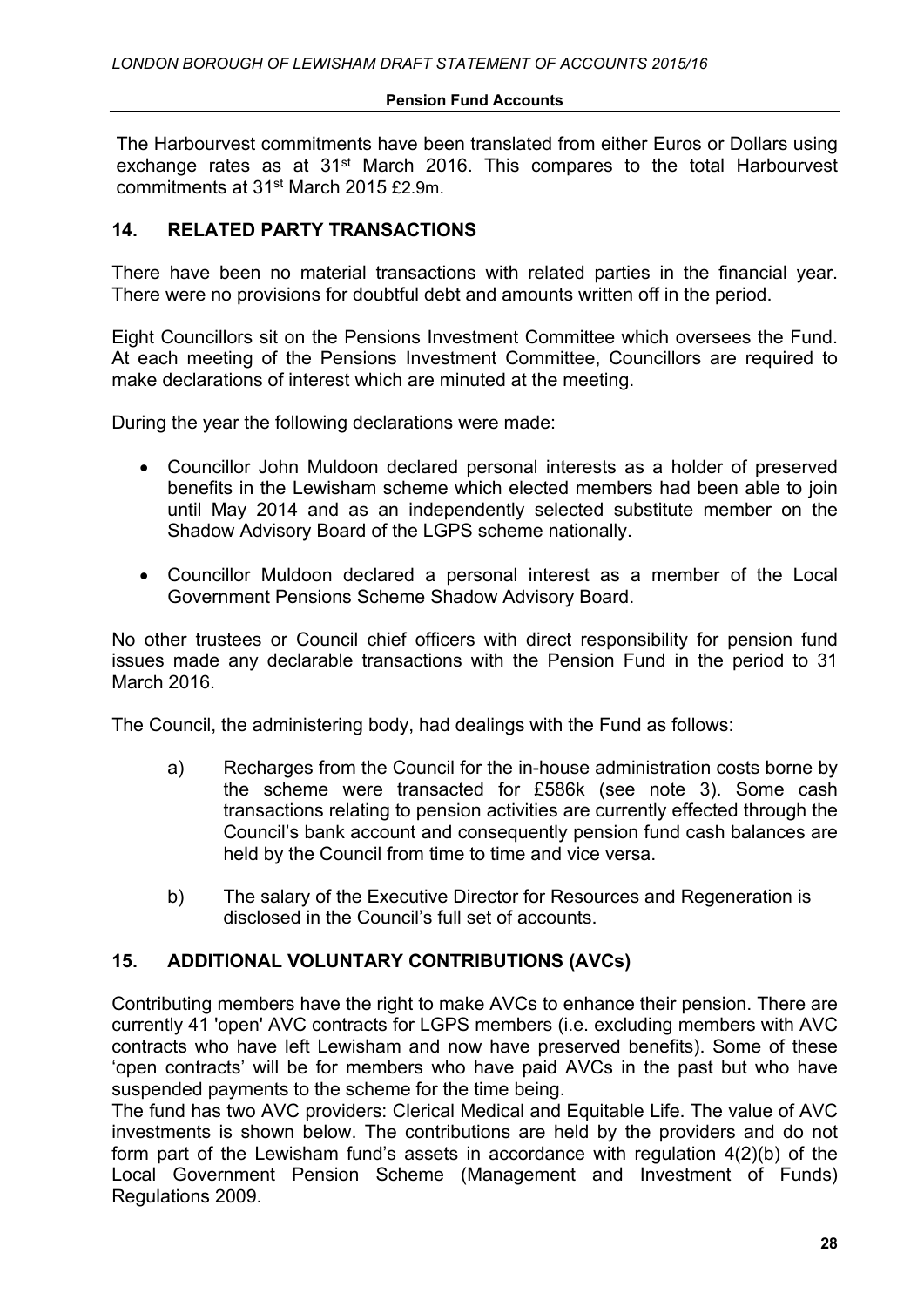|                                             | <b>Total</b> | <b>Equitable</b> | <b>Clerical</b><br><b>Medical</b> |
|---------------------------------------------|--------------|------------------|-----------------------------------|
| 2015/16                                     | £'000        | £'000            | £'000                             |
| Value at 1 April 2015                       | 1,631        | 472              | 1,159                             |
| <b>Contributions and Transfers Received</b> | 163          | 4                | 159                               |
| <b>Investment Return</b>                    | 6            | 12               | (6)                               |
| Paid Out                                    | (566)        | (46)             | (520)                             |
| Value at 31 March 2015                      | 1,234        | 442              | 792                               |
| *estimate                                   |              |                  |                                   |

|                                             | <b>Total</b> | <b>Equitable</b> | <b>Clerical</b><br><b>Medical</b> |
|---------------------------------------------|--------------|------------------|-----------------------------------|
| 2014/15                                     | £'000        | £'000            | £'000                             |
| Value at 1 April 2015                       | 1,570        | 496              | 1.074                             |
| <b>Contributions and Transfers Received</b> | 330          | 4                | 324                               |
| <b>Investment Return</b>                    | 151          | 18               | 134                               |
| Paid Out                                    | (420)        | (46)             | (373)                             |
| Value at 31 March 2015                      | 1,631        | 472              | 1,159                             |

# **16. SCHEDULED BODIES**

The following are scheduled bodies to the fund as at 31st March 2016:

| Christ The King Sixth Form College   |
|--------------------------------------|
| Haberdashers' Aske's Knights Academy |
| Lewisham Homes                       |
| <b>St Matthew Academy</b>            |
| Tidemill Academy                     |
| Griffin Schools Trust                |

### **17. ADMITTED BODIES**

The following are admitted bodies to the fund as at 31st March 2016:

| NSL (formerly known as National Car Parks Ltd) |
|------------------------------------------------|
| Excalibur Tenant Management Co-operative Ltd   |
| PLUS (Ceased December 2015)                    |
| Housing 21                                     |
| <b>Lewisham Nexus Services</b>                 |
| <b>Wide Horizons</b>                           |
| Phoenix                                        |
| <b>INSPACE</b>                                 |
| T Brown & Sons (Ceased June 2015)              |
| <b>Quality Heating</b>                         |
| <b>Blenheim CDP</b>                            |
| <b>Crime Reduction Initiatives (CRI)</b>       |
| <b>Skanska</b>                                 |
| One Housing                                    |
| <b>Fusions Leisure Management</b>              |
| 3 C's Support                                  |
|                                                |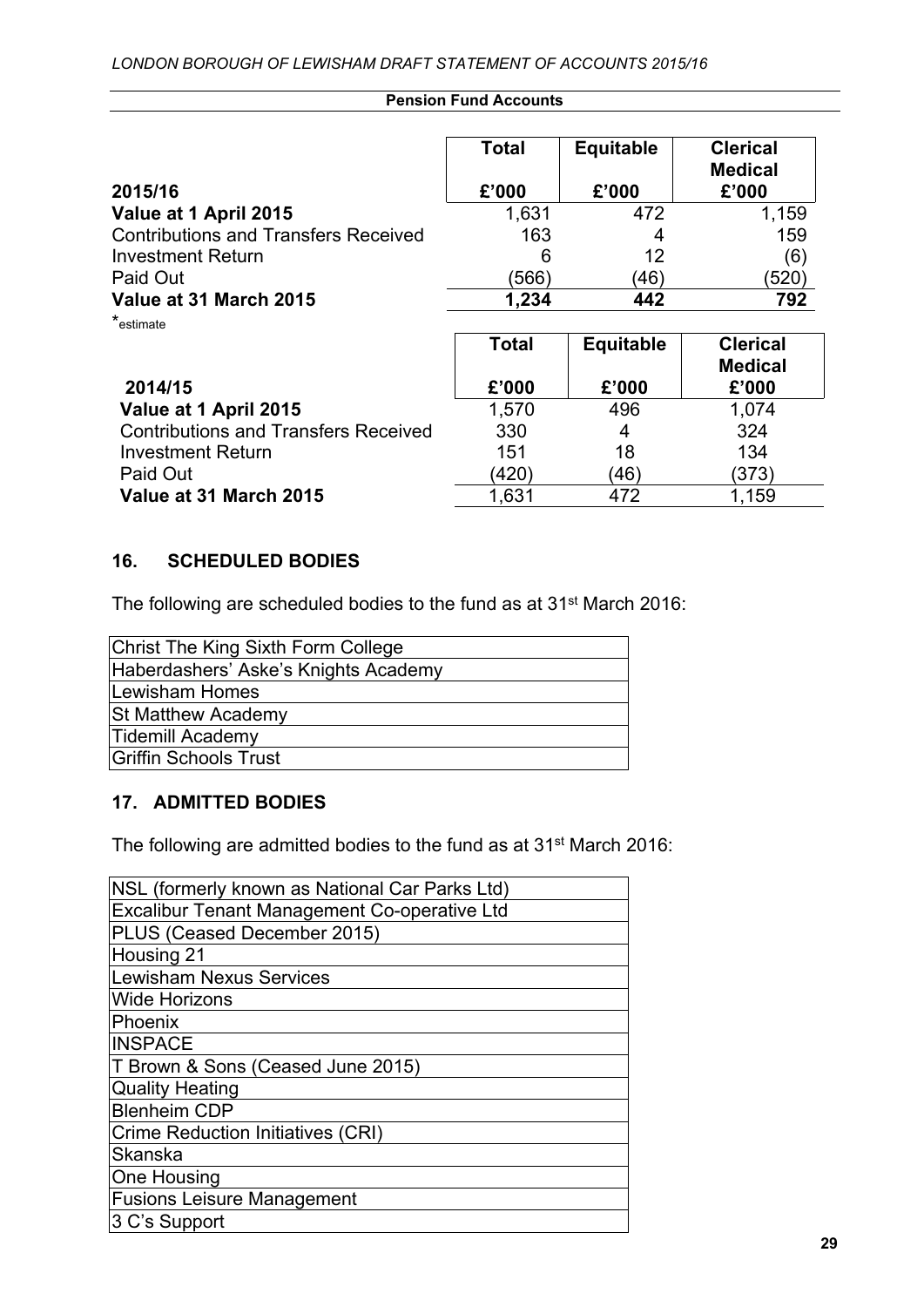| <b>Pre-School Learning Alliance</b>    |
|----------------------------------------|
| Chequers Contract Services - Lee Manor |
| Tower Services                         |
| Blenheim                               |
| Chartwells                             |
| Lifeline (Ceased October 2015)         |
|                                        |

### **18. STOCK LENDING**

The Statement of Investment Principles permits the Fund to enter into stock lending whereby the Fund lends other bodies stocks in return for a fee and collateral whilst on loan. Equities and fixed income assets held in segregated accounts in custody may be lent. The Fund actively lends in 50 different equity and fixed income markets worldwide. Northern Trust conducts this activity on behalf of the Fund.

The economic benefits of ownership are retained when securities are on loan. The Fund has its full entitlements at all times to any income due, or rights on its securities on the anticipated date of the entitlement so that no economic benefits are foregone as a result of securities lending activity.

Northern Trust is responsible for collecting dividend and interest income on loaned securities from borrowers. The right to vote moves with the securities.

As at the 31<sup>st</sup> March 2016, the value of aggregate stock on loan was £5.5m (£1.9m as at 31st March 2015). These have been carried in the accounts at this value. There are no liabilities associated with these assets.

# **Collateral**

The collateral held as security on loans cannot be sold or repledged in the absence of default by the borrower. The Council entered into stock lending transactions during the financial year earning £109k net of direct expenses (compared to £100k in 2014/15). The value of collateral held as at 31 March 2016 was £6.2m (£2.1m as at 31st March 2015).